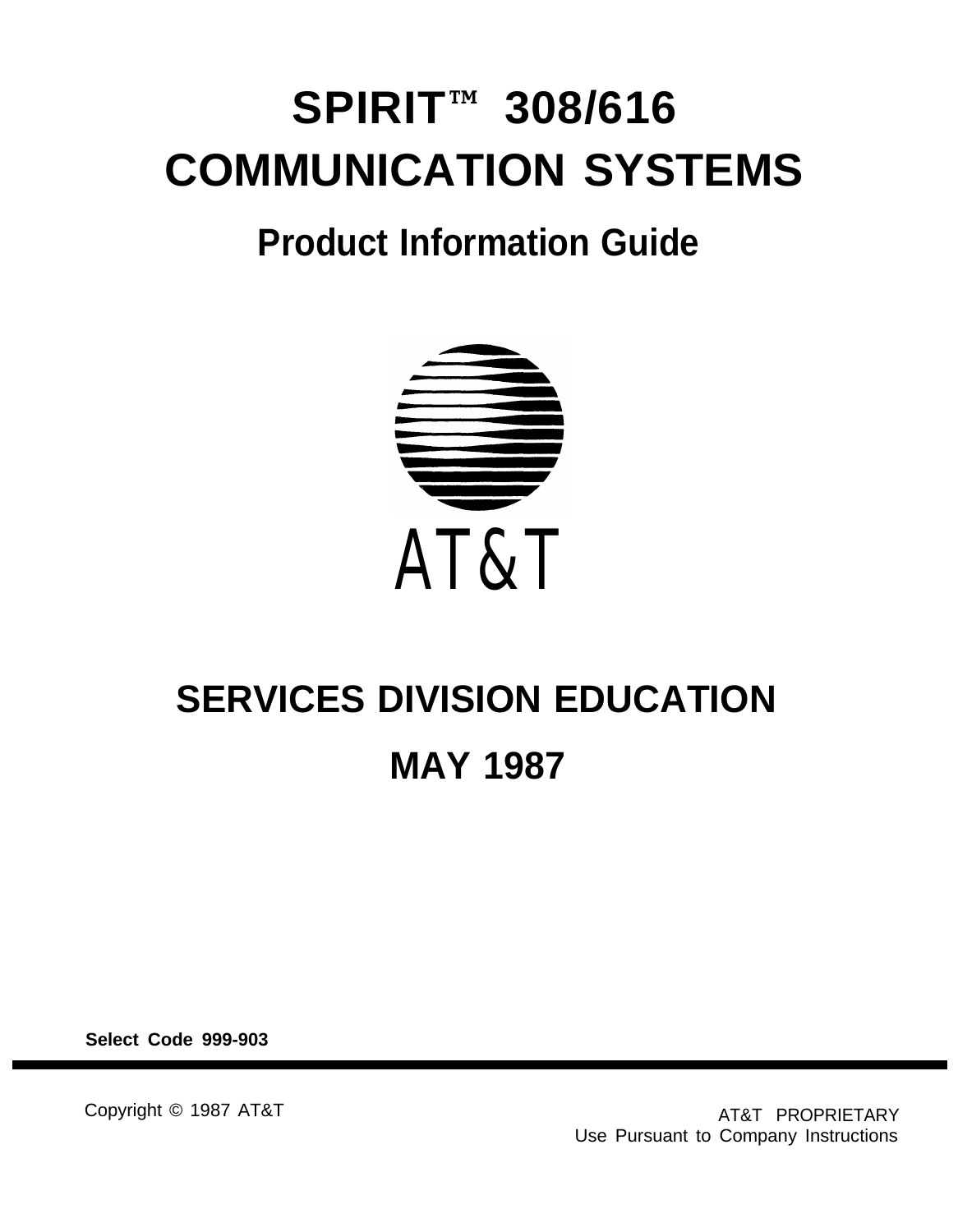SPIRIT™ MODEL 308/616 COMMUNICATIONS SYSTEM Product Information Guide

> AT&T Technical Training Services Dublin, Ohio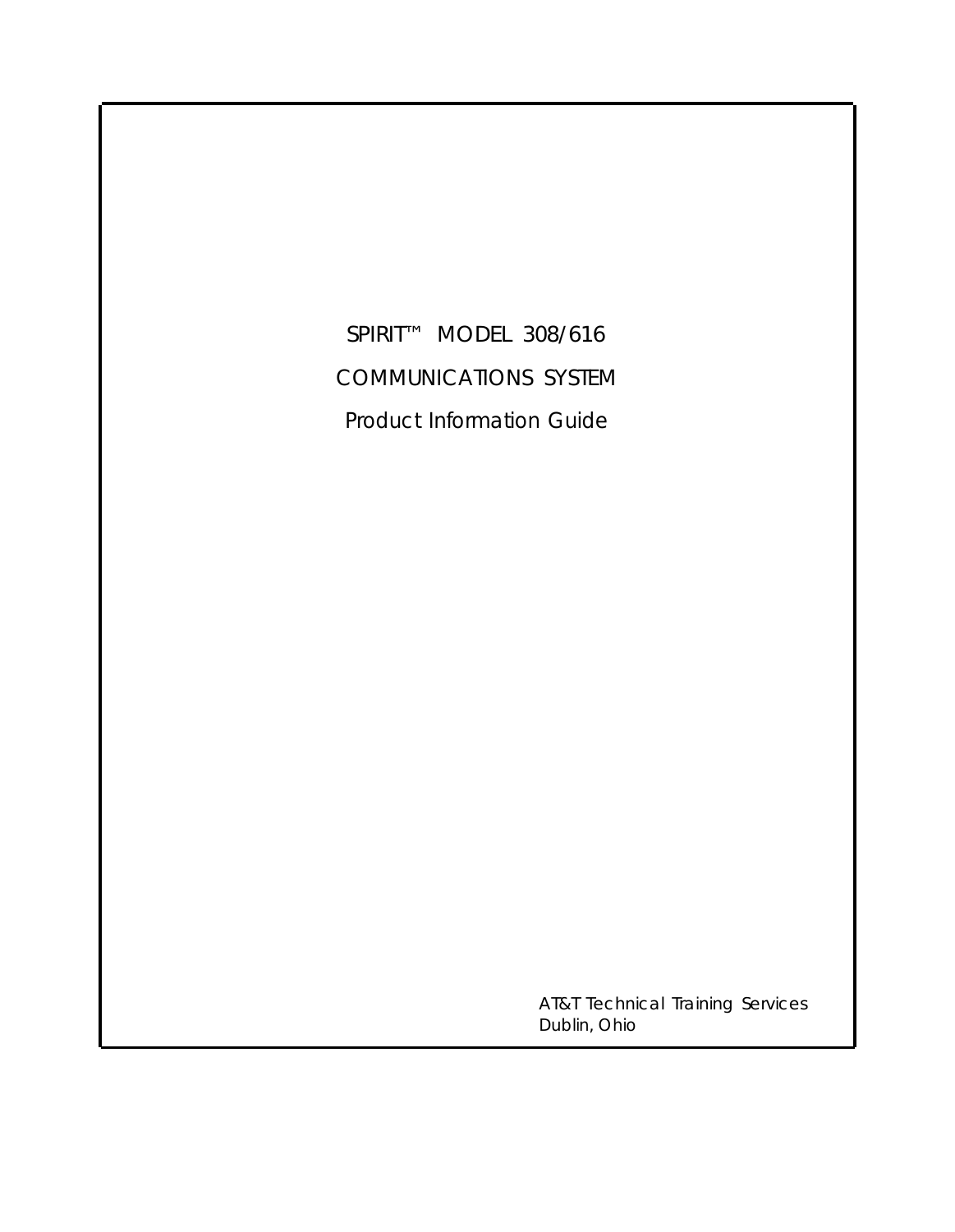First Edition February 1987

Developed by AT&T Technical Training Services 5151 Blazer Memorial Parkway Dublin, Ohio 43017-1392

© 1987 AT&T Technical Training Services. All rights reserved. This material may not be reproduced, stored in a retrieval system, or transmitted in whole or in part, in any form or by any means, electronic, mechanical, photocopying, recording, or otherwise, without prior written permission of the publisher.

Printed in the United Sates of America.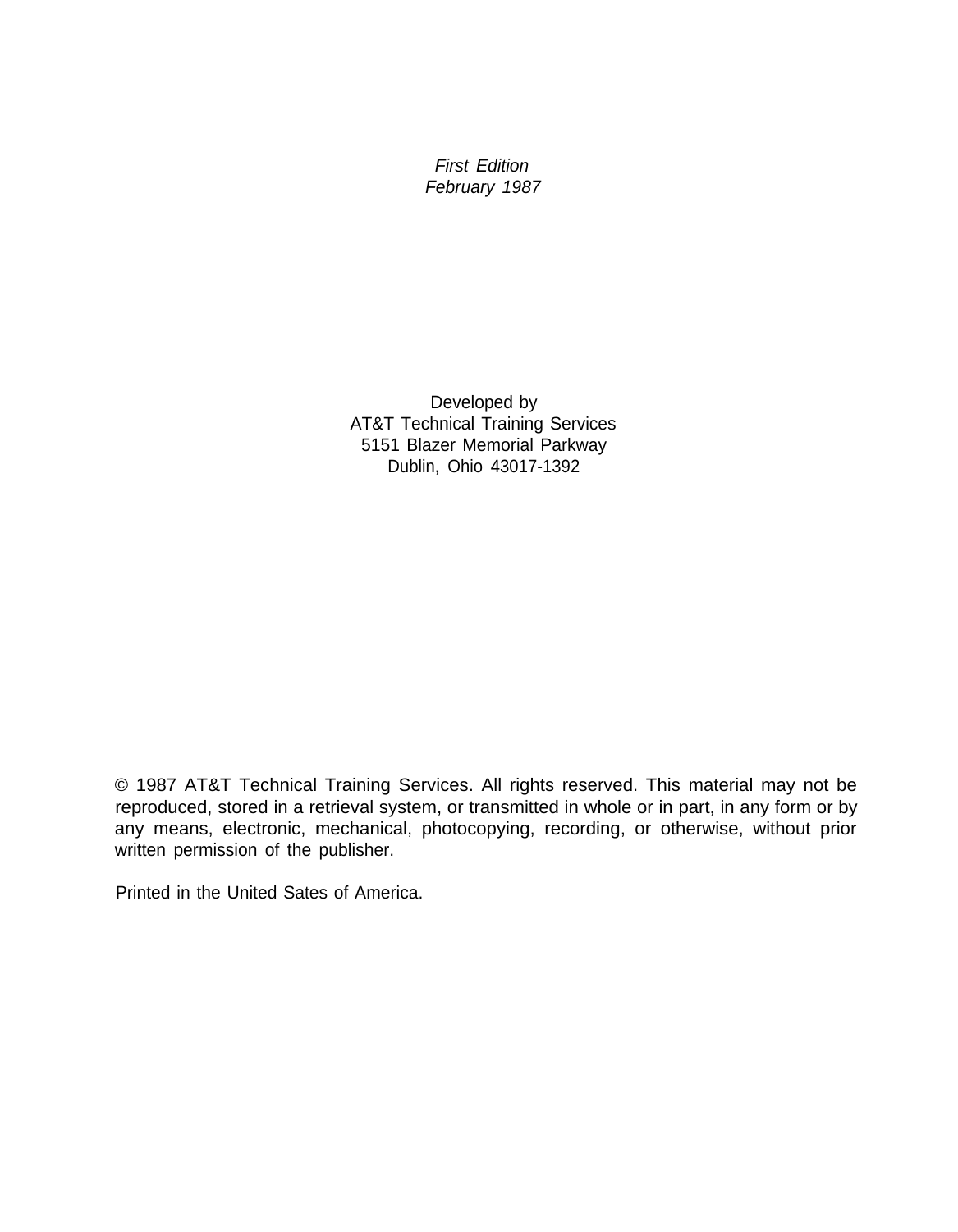# **TABLE OF CONTENTS**

| <b>OVERVIEW</b>                         | 1              |
|-----------------------------------------|----------------|
| SYSTEM CONFIGURATION                    | 3              |
| SPIRIT COMPETITION                      | 5              |
| SYSTEM DOCUMENTATION                    | 5              |
| <b>GROUNDING REQUIREMENTS</b>           | 6              |
| <b>INSTALLATION</b>                     | $\overline{7}$ |
| SPIRIT WIRING PLAN                      | 8              |
| <b>PIN ASSIGNMENTS</b>                  | 8              |
| <b>MODULAR WIRING</b>                   | 11             |
| <b>EXTERNAL PAGING EQUIPMENT</b>        | 15             |
| <b>AUXILIARY LINES</b>                  | 15             |
| <b>EXTERNAL ALERT</b>                   | 17             |
| <b>MULTIFUNCTION STATION SETS</b>       | 19             |
| <b>INITIAL SYSTEM TEST</b>              | 20             |
| <b>FEATURE TONES AND RINGING</b>        | 20             |
| <b>SPEEDCALLING</b>                     | 21             |
| SPIRIT FEATURE ADMINISTRATION           | 23             |
| <b>SYSTEM MAINTENANCE</b>               | 25             |
| <b>WARRANTY AND MAINTENANCE OPTIONS</b> | 26             |
|                                         |                |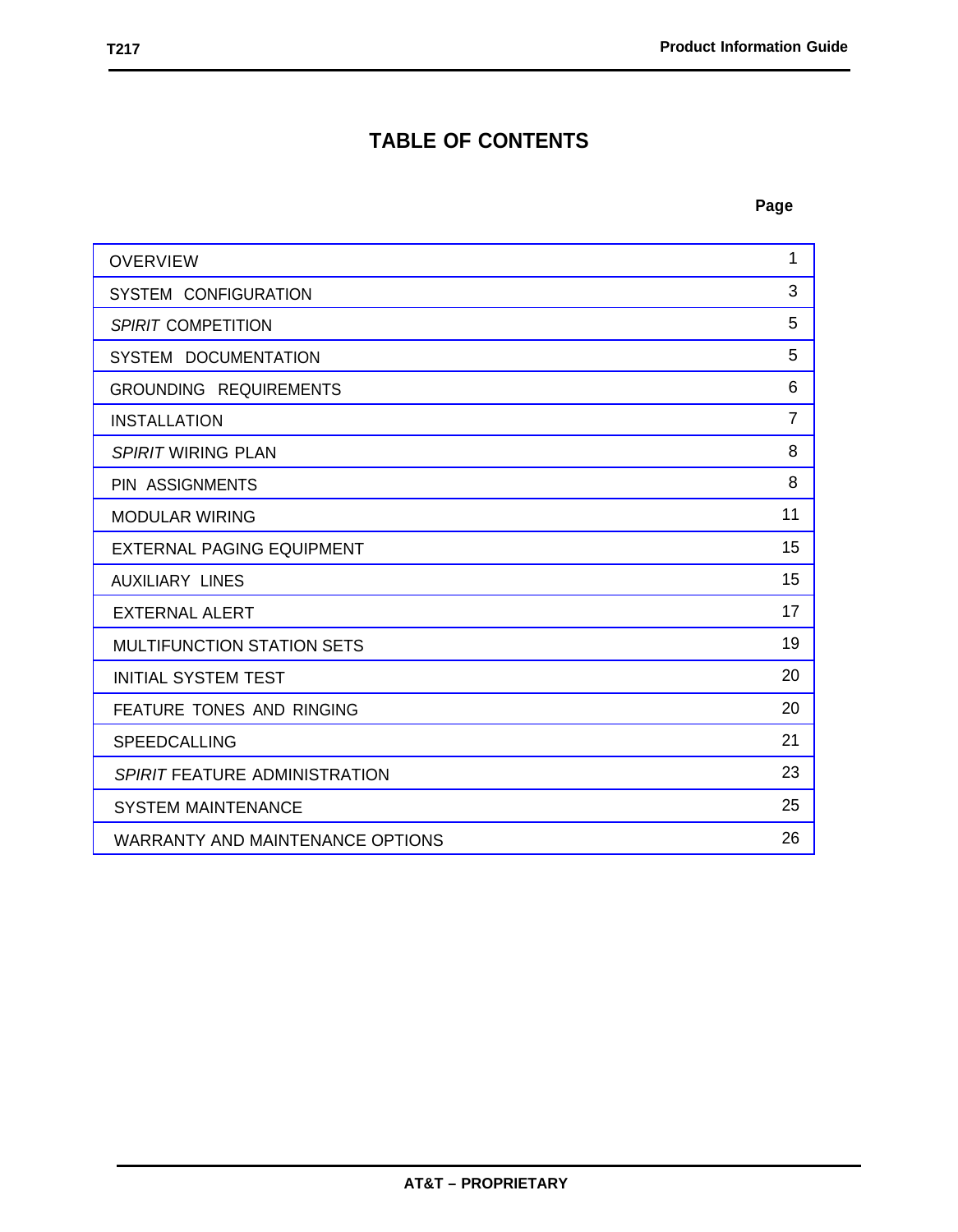# **LIST OF FIGURES**

| FIGURE 1 - SPIRIT SYSTEM CONFIGURATION         | 2  |
|------------------------------------------------|----|
| FIGURE 2 - SPIRIT COMPETITION MATRIX           | 4  |
| FIGURE 3 - TYPICAL SPIRIT WIRING PLAN          | 9  |
| FIGURE 4 - MODULAR WIRING                      | 10 |
| FIGURE 5 - SBDS WIRING MATERIALS               | 13 |
| FIGURE 6 - PAGING SYSTEM WIRING                | 14 |
| FIGURE 7 - EXTERNAL ALERT INTERFACE            | 16 |
| FIGURE 8 - 24-BUTTON MULTIFUNCTION STATION SET | 18 |
| FIGURE 9 - SYSTEM ADMINISTRATION OVERLAY MODEL |    |
| 308/616                                        | 22 |
| FIGURE 10 - HARDWARE REPLACEMENT INFORMATION   | 24 |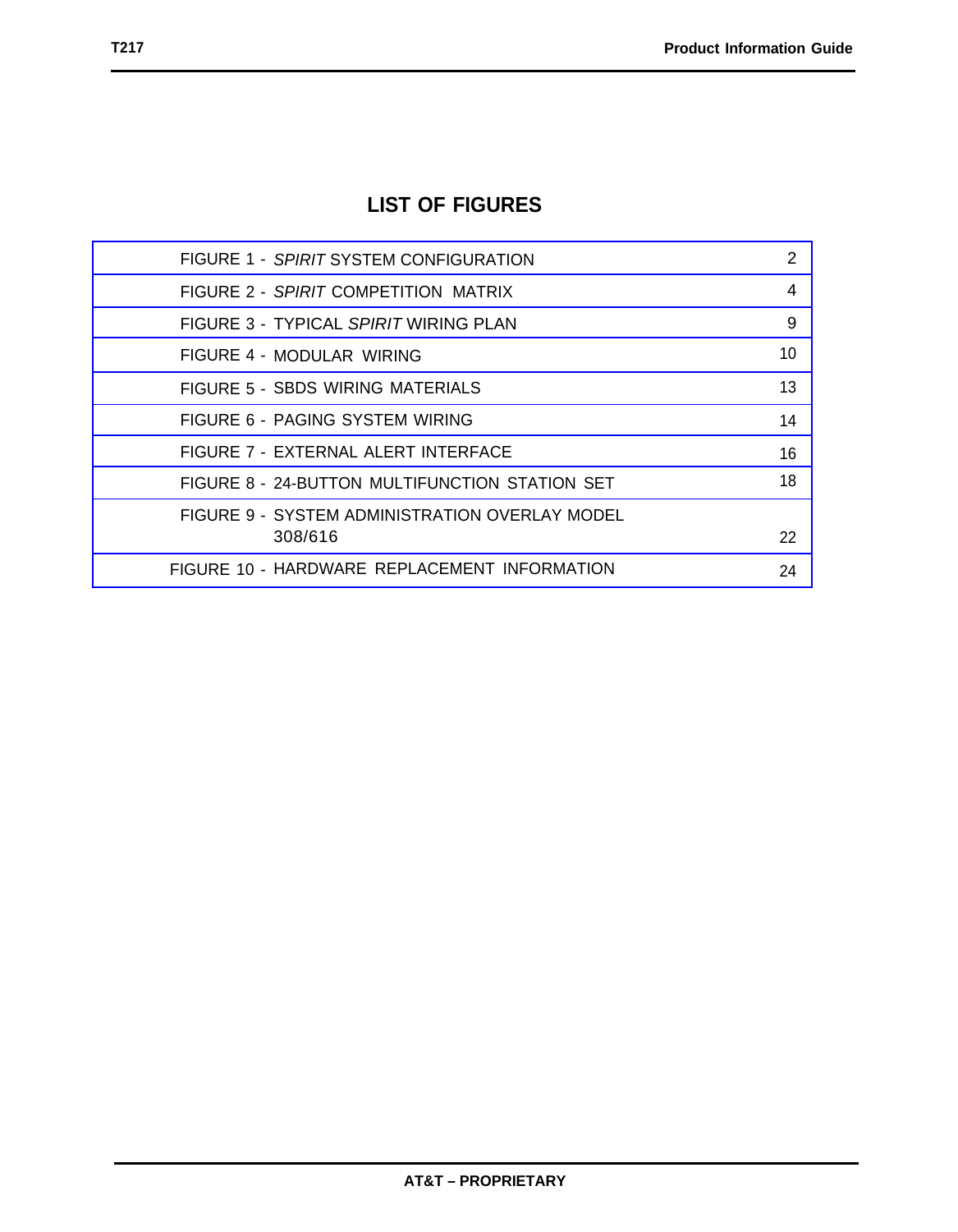#### **SPIRIT™ MODEL 308/616 COMMUNICATlONS SYSTEM**

#### <span id="page-5-0"></span>**OVERVIEW**

The SPIRIT Model 308/616 CS is a low-cost, high-quality, high-reliability product with fixed features and modular equipment. AT&T is the **only** company offering a system with a full range of features and services in one package:

- Call Pick-Up
- Idle-Line Preference
- Hands-Free Answering Intercom
- Power Failure Operation

and many other features, providing a product without equal in the telecommunications marketplace.

You will become thoroughly familiar with these features, so you can teach your customers to use them when you install the system. You, the Systems Technician, are another aspect of our edge on the competition. By taking the time to study this INFORMATION GUIDE fully, and attending the hands-on session you are scheduled for in a few weeks, you will be able to install and maintain the SPIRIT system and teach your customers how to use it to the best advantage in their businesses. Your professional skills and familiarity with AT&T products return true value for our customers' service dollars.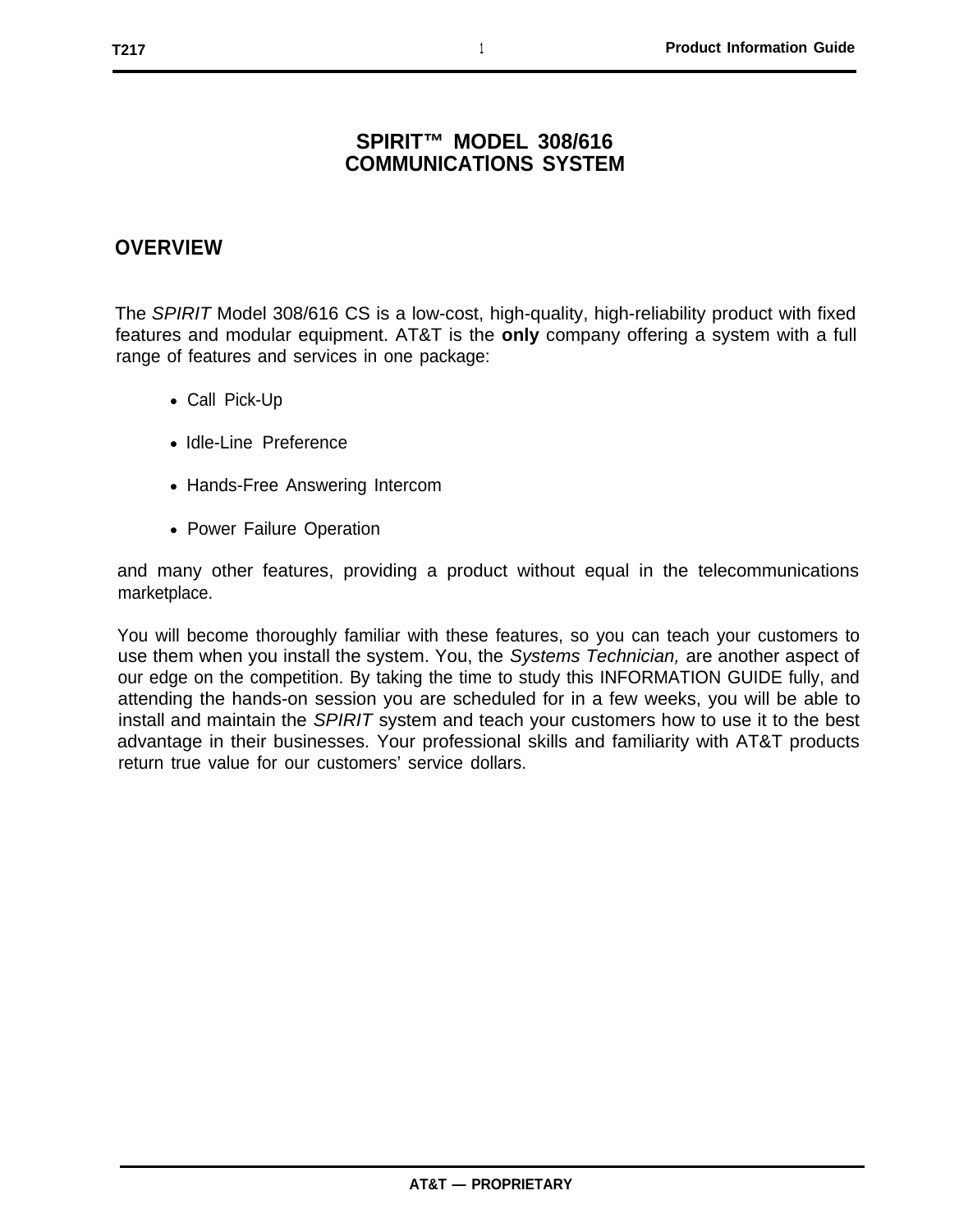<span id="page-6-1"></span><span id="page-6-0"></span>

**217-3 2/87 1**

# **FIGURE 1 -** SPIRIT **SYSTEM CONFIGURATION**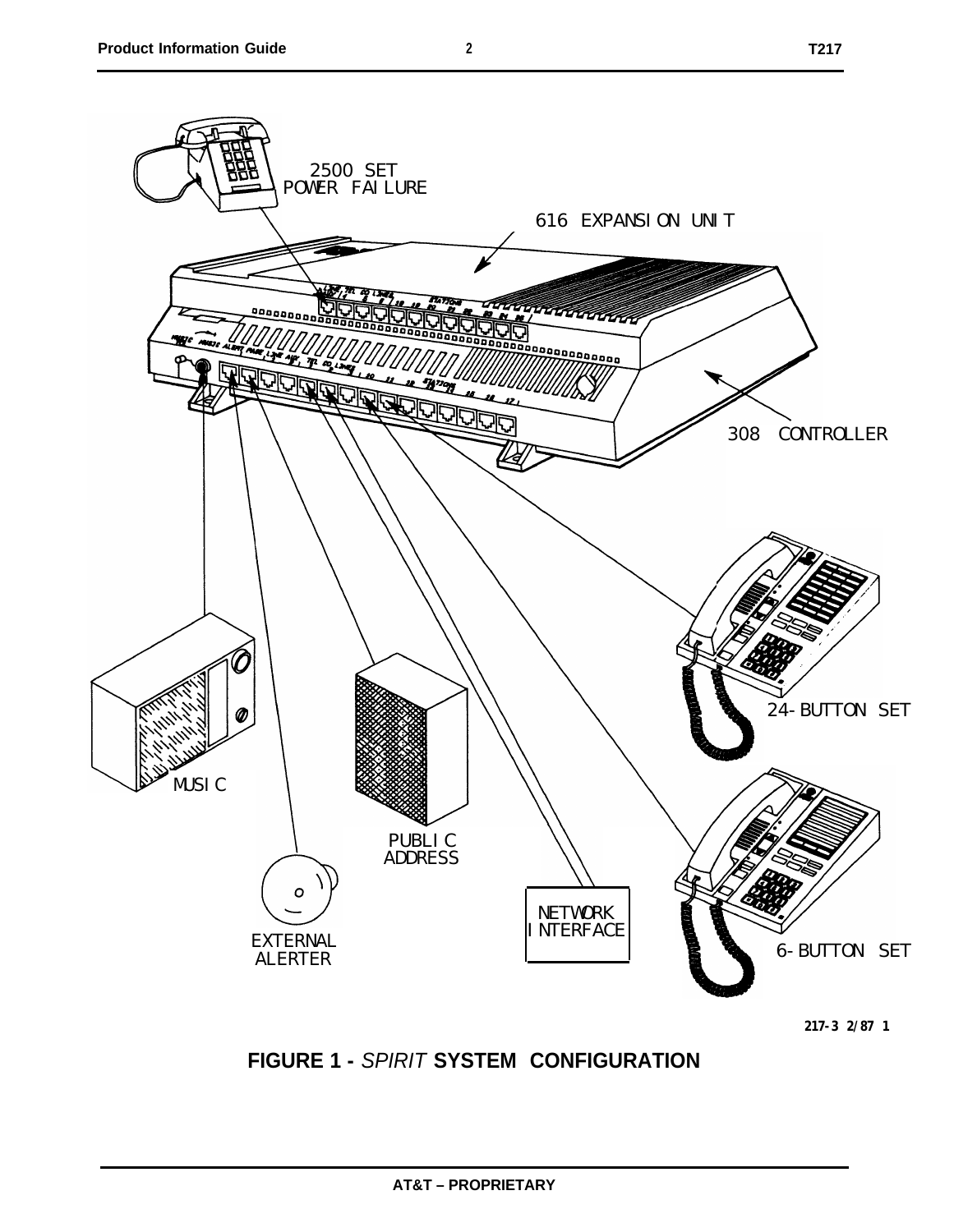# <span id="page-7-0"></span>**SYSTEM CONFIGURATION**

The **308** SPIRIT **CS** is the smallest configuration; it has up to three CO lines and eight station lines. Adding the optional expansion unit allows growth up to six CO lines and sixteen stations, yielding the 308/616 Spirit system.

The model 308 control unit consists of a textured, gray plastic housing and base, enclosing the PWB (printed wiring board) and power supply. The open grillwork on the control unit allows proper system ventilation. The control unit is approximately 16 inches wide, 8 inches high, and 5 inches deep. A fully equipped unit (308/616) weighs less than 10 pounds.

The system functions over 2-pair wiring and uses loop-start lines for the CO (central office) facilities. The SPIRIT CS can be configured behind another PBX or cross-connected directly to the CO. Stations cabled with tinsel cord, which does not have the twisted-pair structure required to transmit data, have to be within 25 feet of the controller to function properly. If stations are wired with twisted-pair solid-conductor cable, the working limits are 1000 feet from the controller.

The ALERT, PAGE, LINE AUX, TELCO LINES, and STATIONS connectors are positioned and labeled as shown in [Figure 1.](#page-6-1) An RCA phono jack interfaces MOH (Music-On-Hold). The MOH volume control can be easily adjusted by hand.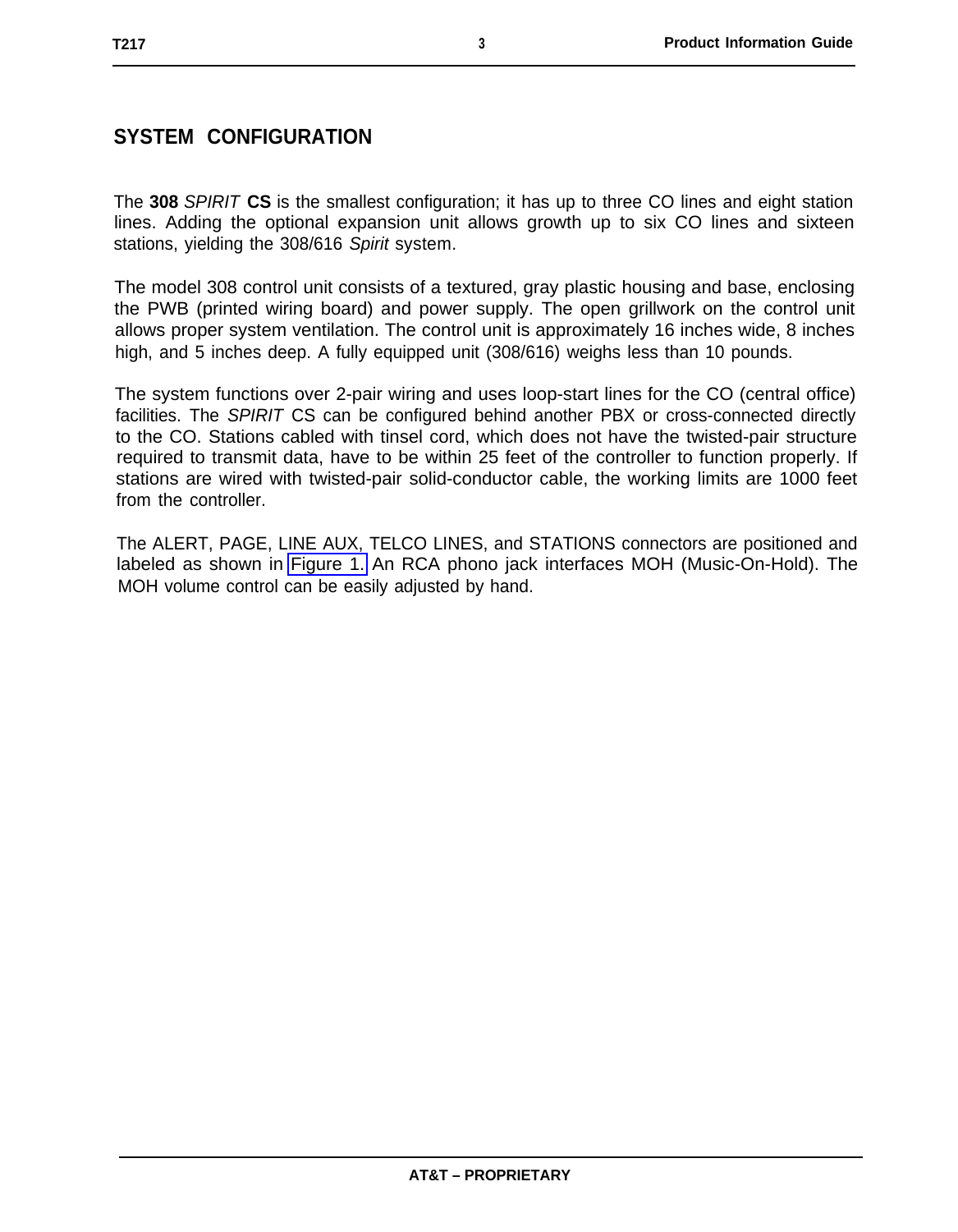<span id="page-8-1"></span><span id="page-8-0"></span>

|                                            | AT&T           | <b>TIE</b>      | <b>ITT</b>   | <b>TOSHIBA</b> |
|--------------------------------------------|----------------|-----------------|--------------|----------------|
| <b>FEATURE</b>                             | <b>SPIRIT</b>  | <b>ULTRACOM</b> | <b>ARIES</b> | <b>STRATA</b>  |
|                                            | 308/616        | <b>CKI</b>      | 401          | VI             |
| <b>CO LINES</b>                            | 6              | 8               | 6            | 6              |
| <b>STATIONS</b>                            | 16             | 18              | 16           | 16             |
| <b>INTERCOM PATHS</b>                      | $\overline{2}$ | 0               | 3            | $\overline{2}$ |
| <b>SPEAKERPHONE</b>                        | yes            | yes             | no           | yes            |
| <b>CONFERENCE w/DROP</b>                   | yes            | no              | yes          | no             |
| <b>SYSTEM SPEEDCALL</b>                    | 70#            | 100#            | yes          | opt            |
| PERSONAL SPEEDCALL                         | 16#            | 14#             | no           | opt            |
| DO NOT DISTURB                             | yes            | yes             | no           | no             |
| <b>TRANSFER</b>                            | yes            | yes             | no           | yes            |
| <b>HFAI/DISABLE</b>                        | yes            | no              | no           | yes            |
| <b>STATION MSG ACTIVATION</b>              | yes            | no              | yes          | opt            |
| MUSIC-ON-HOLD INTERFACE                    | yes            | opt             | yes          | opt            |
| PAGING INTERFACE                           | yes            | opt             | yes          | yes            |
| <b>PROGRAMMABLE FEATURES</b>               | yes            | no              | yes          | yes            |
| <b>IDLE LINE PREFERENCE</b>                | yes            | no              | no           | no             |
| RINGING LINE PREFERENCE                    | yes            | no              | no           | yes            |
| <b>DISTINCTIVE RINGING</b>                 | yes            | yes             | no           | yes            |
| <b>TOLL RESTRICTION</b>                    | yes            | yes             | no           | no             |
| 0/1 restrict                               | yes            | no              | yes          | no             |
| allowed list                               | yes            | no              | no           | no             |
| <b>CALL PICKUP</b><br><b>NIGHT SERVICE</b> | yes            | no              | no<br>no     | no<br>yes      |
| <b>CENTRALIZED ADMIN</b>                   | yes<br>yes     | yes<br>no       | no           | yes            |
| <b>BRIDGING INDICATION</b>                 | yes            | no              | no           | no             |
| <b>PWR FAILURE OPERATION</b>               | yes            | opt             | no           | no             |
| <b>PWR FAILURE PHONES</b>                  | yes            | opt             | no           | no             |
| <b>CUSTOMER INSTALLABLE</b>                | yes            | opt             | no           | no             |

# **FIGURE 2 -** SPIRIT **COMPETITION MATRIX**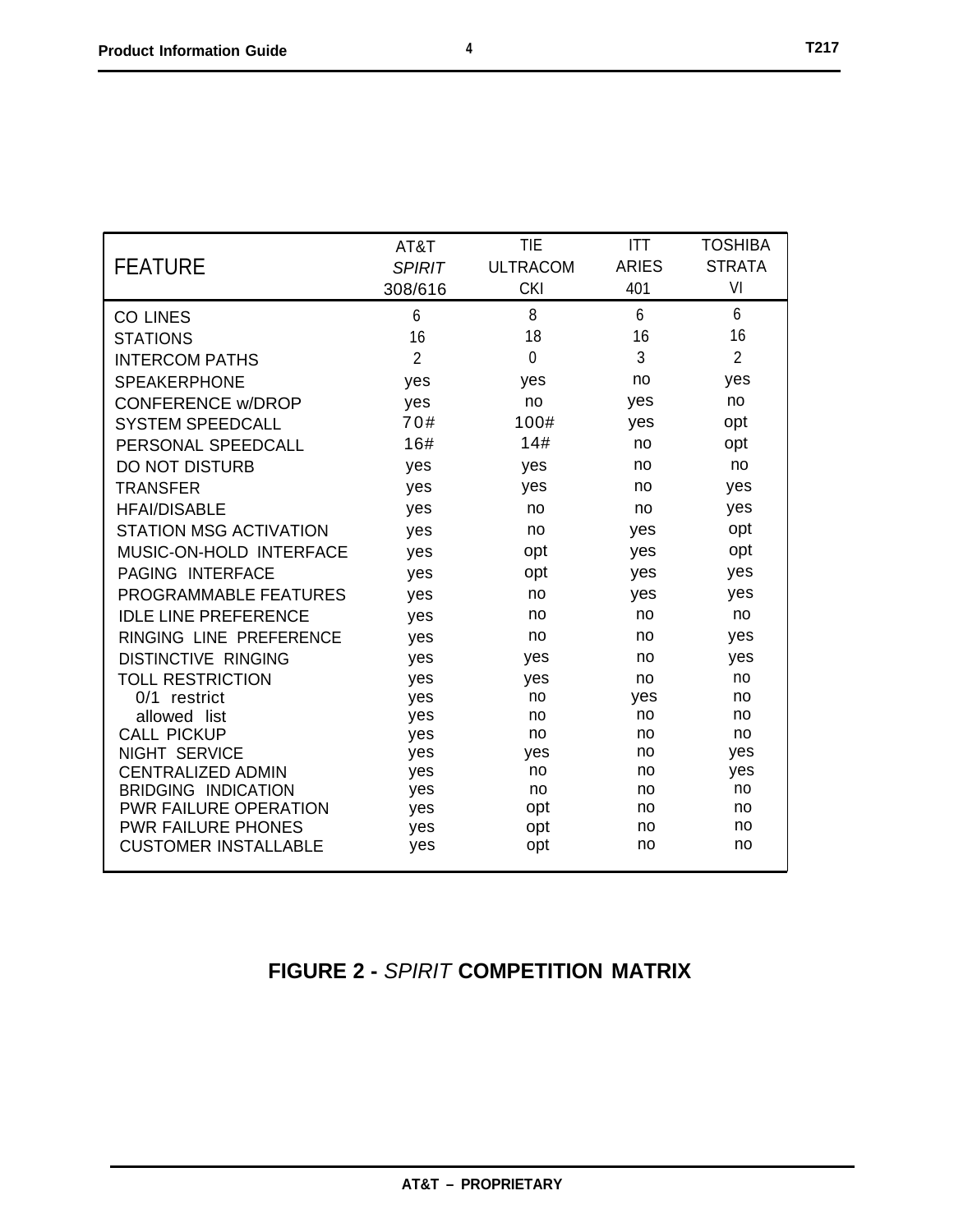# <span id="page-9-0"></span>SPIRIT **COMPETITION**

The SPIRIT CS faces major competition for small business customers needing an electronic key telephone system. Three companies; TIE, ITT, and TOSHIBA, are top competitors with [opposite page.](#page-8-1) systems in that communications market. A feature-comparison matrix is shown on the

# <span id="page-9-1"></span>**SYSTEM DOCUMENTATION**

A complete set of documentation is included with this package. You will use it as part of your study material, and it is yours to keep for future reference. SPIRIT CS control unit documentation includes:

- **Administration Manual** Provides detailed information on customizing the system.
- **Customer Installation Instructions** Details the materials needed and instructions on cabling and wiring.

Station set documentation includes:

- User Manual Details information about system features and operation of the station sets.
- **Quick Reference Chart** A two page job aid outlining station set method-ofoperation.
- **Designation Strips** Used to designate the station and line appearance buttons on each station set.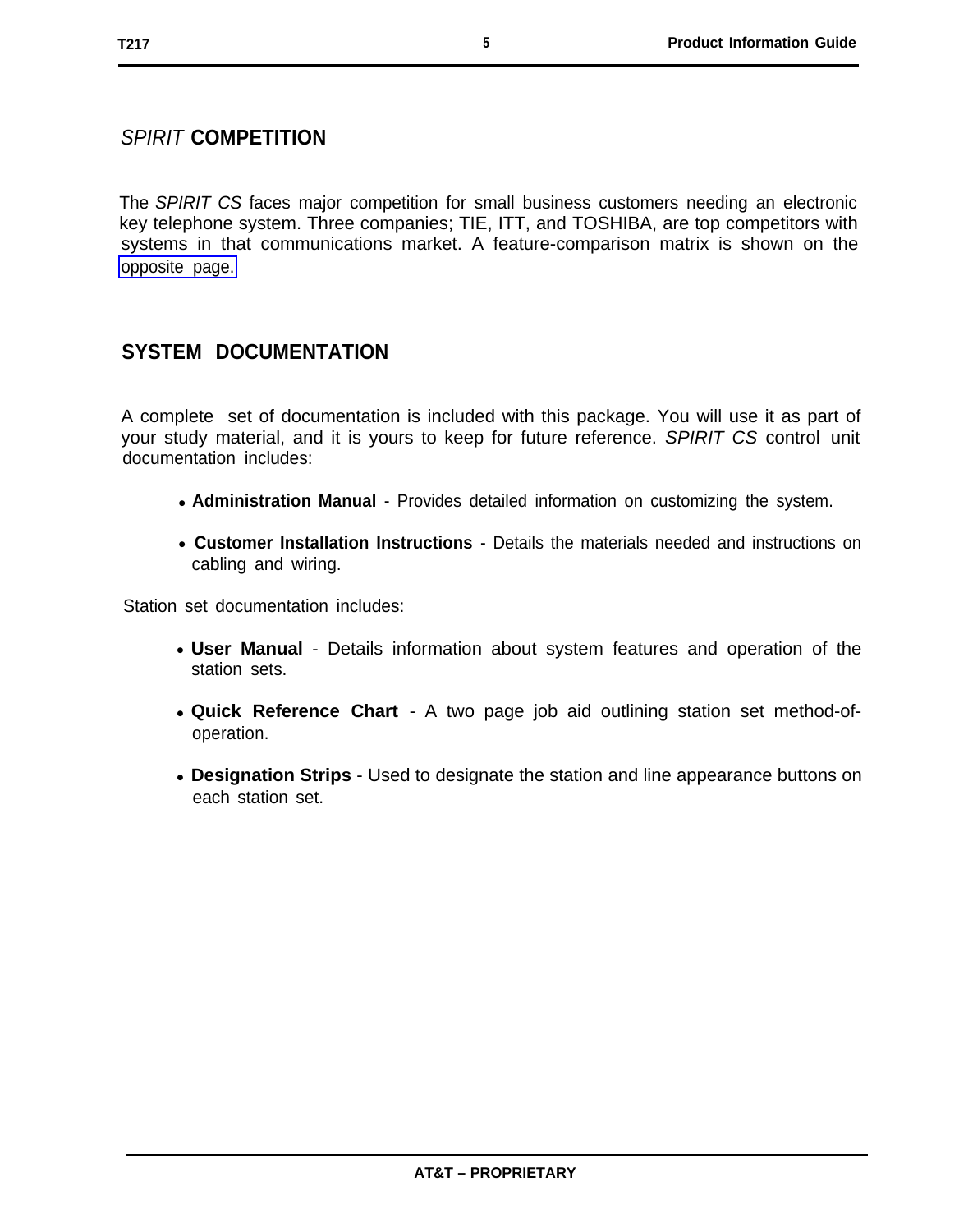### <span id="page-10-0"></span>**GROUNDING REQUIREMENTS**

Proper grounding is fundamental as protection against lightning/power surges, power crosses on CO lines, and static discharge to equipment. The green-wire ground of the AC outlet is the **only** ground serving the SPIRIT system. It **must** be connected to the building ground. Use the following procedures to verify grounding:

- 1. Check the AC outlet wiring with an Ideal 61-035 tester or equivalent. The tester comes with instructions.
- 2. Visually inspect the telco protection bonding to the AC power ground. Ensure that local practices have been followed. To minimize costs, no more than 10 minutes are allowed for this inspection. If more than 10 minutes is required, do not complete the inspection.
- 3. If you find inadequate grounding/protection, and the the customer owns the equipment or has a sales-type lease, warn him/her that lightning and power-surge damage are excluded from warranty and contract coverage. Also tell the customer that the risk from operating equipment without adequate protection is quite high.
- 4. The customer can buy a TII1428 AC power line surge protector (PEC 8310-001). While surge protection purchase is not required when buying the system, remind the customer that lightning and power surge damage are excluded from **warranty and contract** coverage. Purchase of the surge protector is a way to reduce, but not eliminate, the customer's risk, If s/he is under a term plan, the surge protector can be installed at AT&T expense, if local practice calls for it.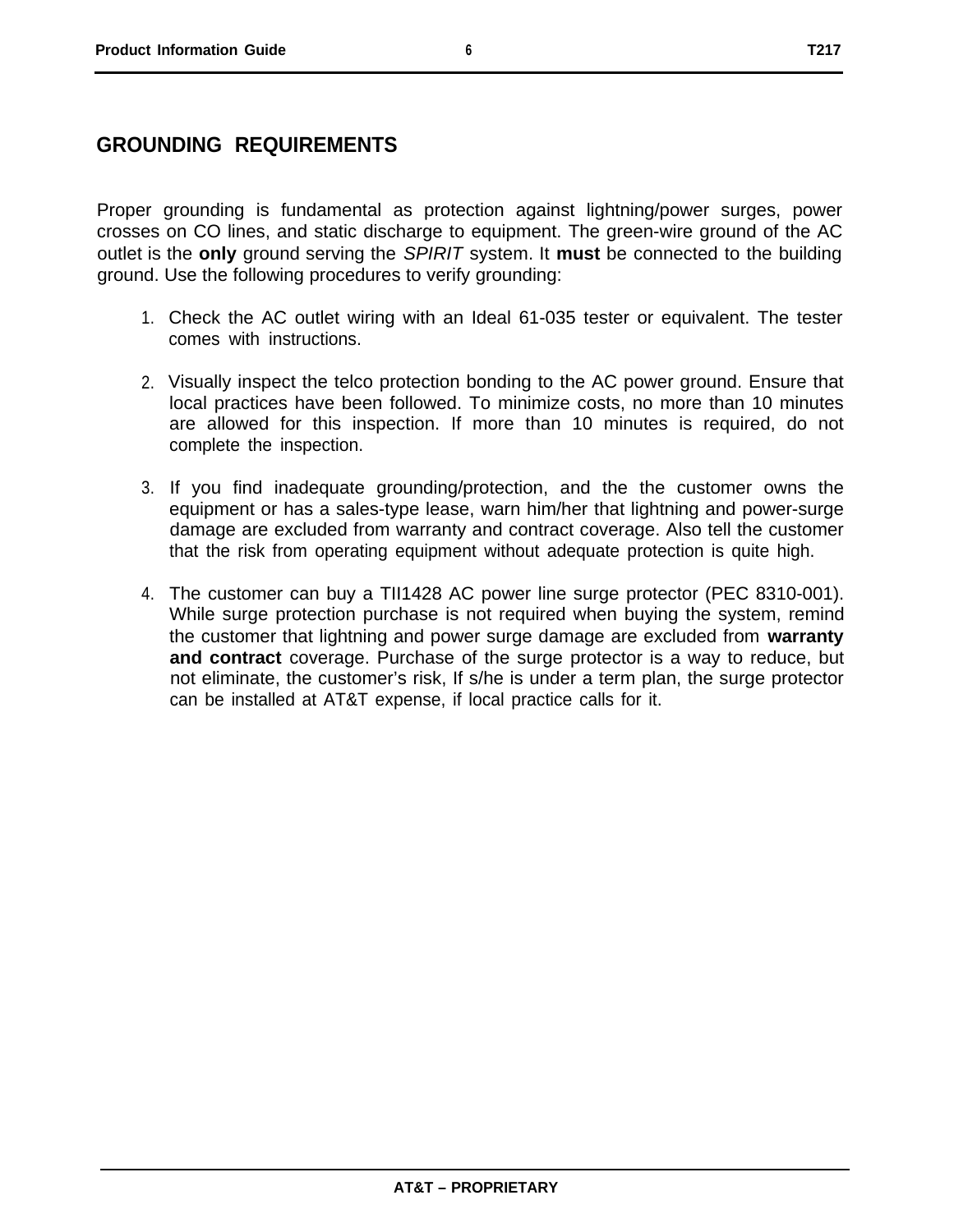## <span id="page-11-0"></span>**INSTALLATION**

The following procedures are required to install a *SPIRIT* CS, and the customer pays for them in the installation charge:

- 1. **Install the control unit**  Special consideration should be given to:
	- Local telco CO line terminations (within 25 feet)
	- Nearest AC outlet for the control unit (within 6 feet)
	- Access for administration, future growth, and changes
	- Allowing for proper ventilation (21 inches clearance)
- 2. **Install station wiring, connect and label sets**  Wiring plan same as MERLIN® CS.
- 3. **Administer system-level features** Use the system planner and ensure that a copy is retained with the control unit for programming. The system must be reprogrammed if the control unit is replaced.
- 4. **Connect the system to the network interface**  Wire to the RJ connecting blocks at the demarcation point.
- 5. **Install auxiliary equipment** Includes remote bell, music source, or paging system.
- 6. **Test the system**  Verify controller and set operation.
- 7. **Customer education** The systems technician's responsibility; you will become familiar with the customer training outline in the User Training Manual. lt will guide your presentation.

At this point, take time to read the Customer Installation Instructions Manual in its entirety.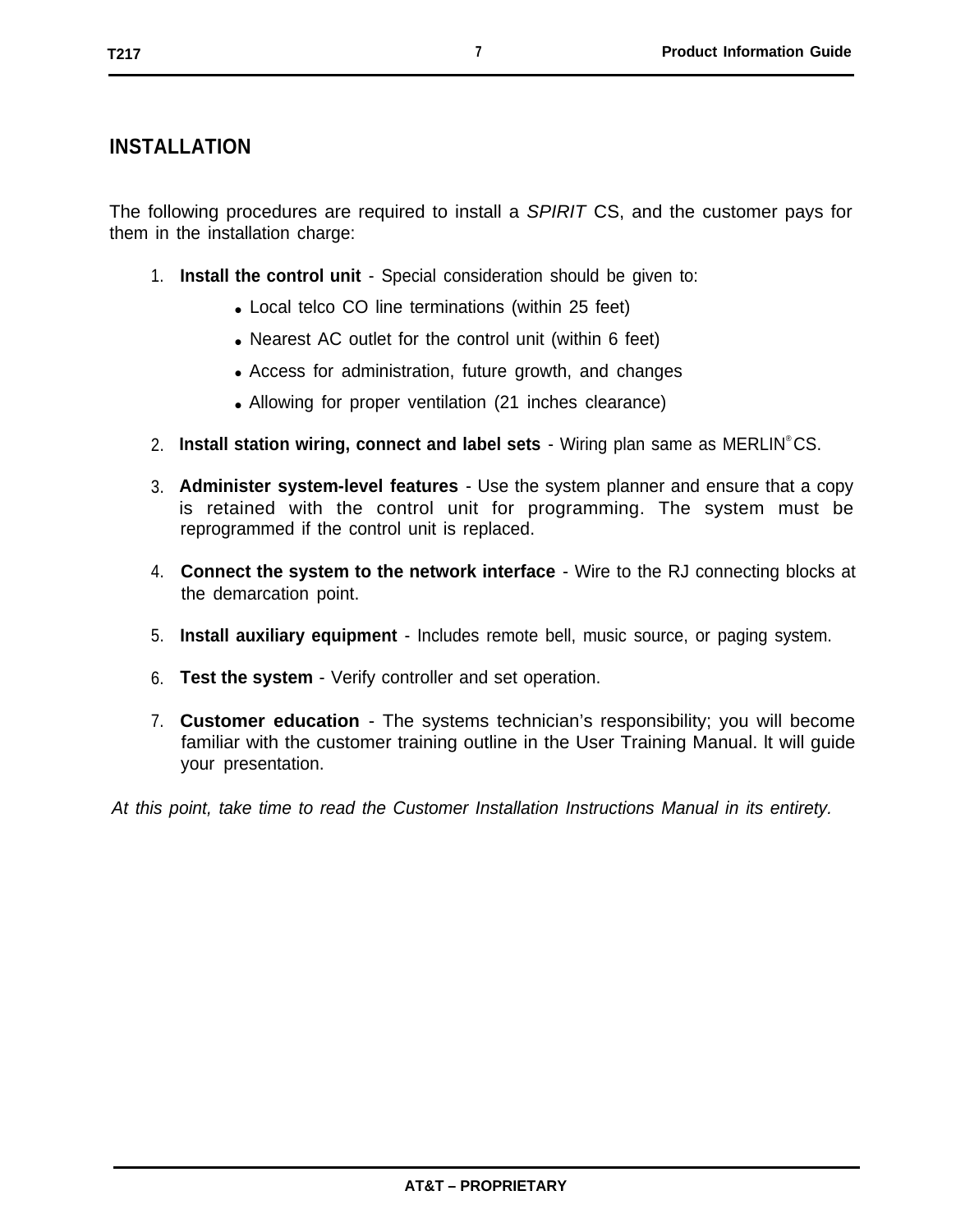#### <span id="page-12-0"></span>SPIRIT **WIRING PLAN**

The SBDS (Small-Business Distribution System) wiring plan for the SPIRIT is the same plan used for the MERLIN CS. The SPIRIT system requires two-pair wiring, but four-pair wiring is used to facilitate migration to four-pair systems in the future. Unlike MERLIN CS control units, SPIRIT control units ship WITHOUT 267C adapters. If these are needed, you must provide them from your supply. Their cost is covered in the flat-rate wiring billed to the customer. Station sets ship WITH mounting cords.

#### <span id="page-12-1"></span>**PIN ASSIGNMENTS**

The modular pin assignments for the station jack on the control unit and station set are shown below:

| <b>PIN</b><br><b>NUMBER</b> | <b>CONTROLLER JACK</b><br>8-position | <b>PIN</b><br><b>NUMBER</b> | <b>STATION JACK</b><br>6-position |
|-----------------------------|--------------------------------------|-----------------------------|-----------------------------------|
| 1                           | No-connection                        |                             |                                   |
| 2                           | No-connection                        |                             | No-connection                     |
| 3                           | Data/Ring                            | 2                           | Data/Tip                          |
| 4                           | Voice Ring                           | 3                           | Voice Tip                         |
| 5                           | Voice Tip                            | 4                           | Voice Ring                        |
| 6                           | Data/Tip                             | 5                           | Data/Ring                         |
|                             | No-connection                        | 6                           | No-connection                     |
| 8                           | No-connection                        |                             |                                   |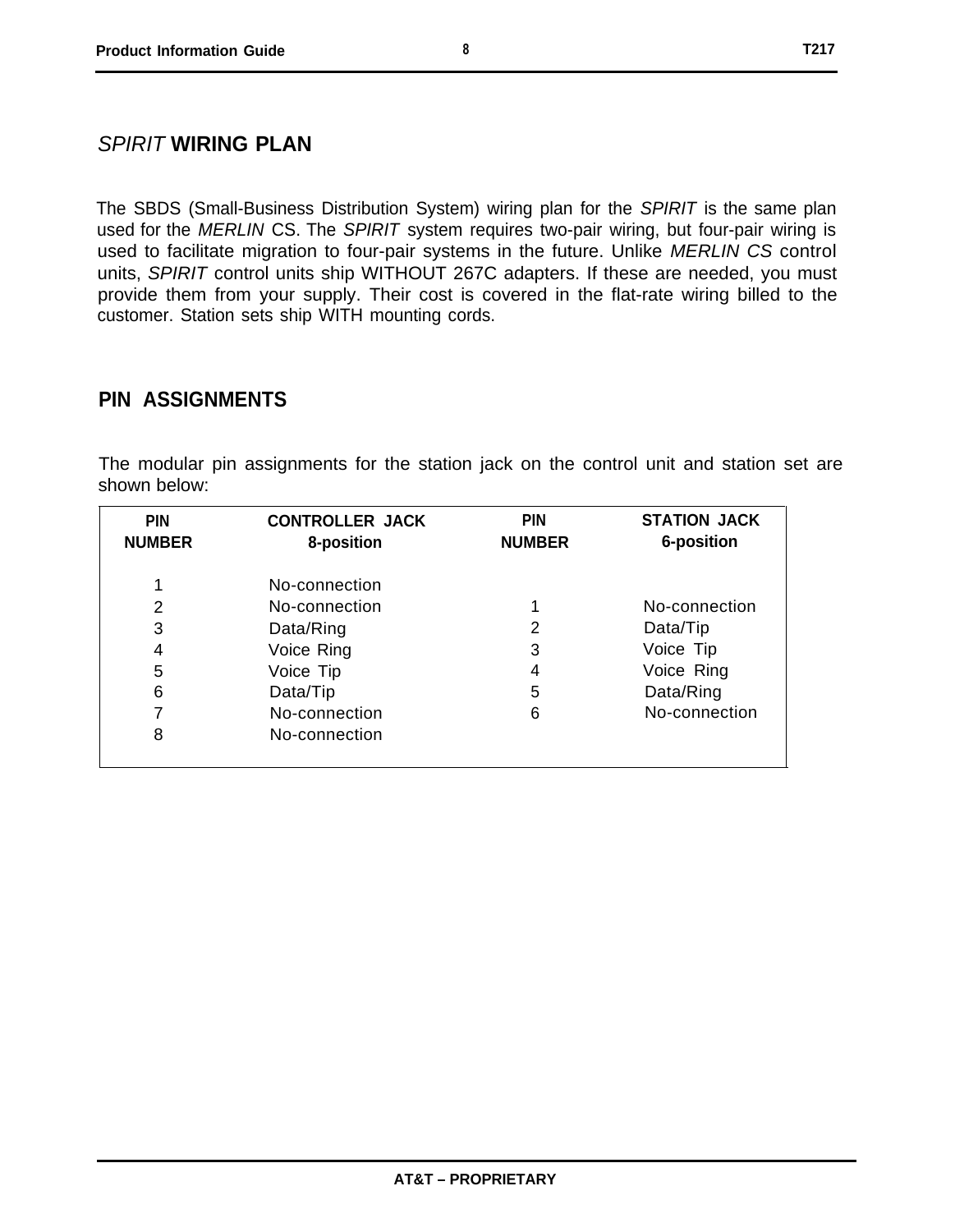<span id="page-13-0"></span>

**FIGURE 3 - TYPICAL** SPIRIT **WIRING PLAN**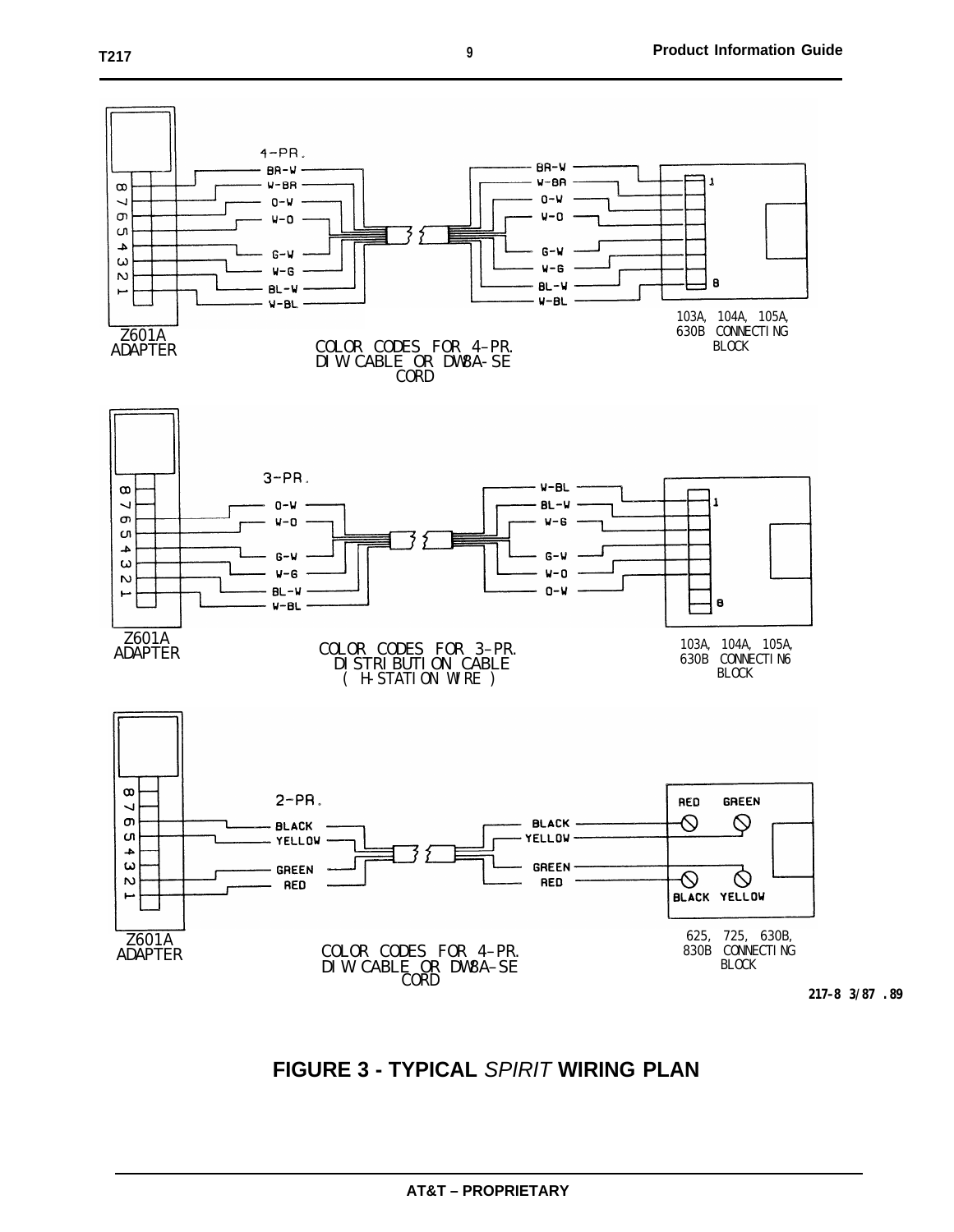<span id="page-14-0"></span>

**FIGURE 4 - MODULAR WIRING**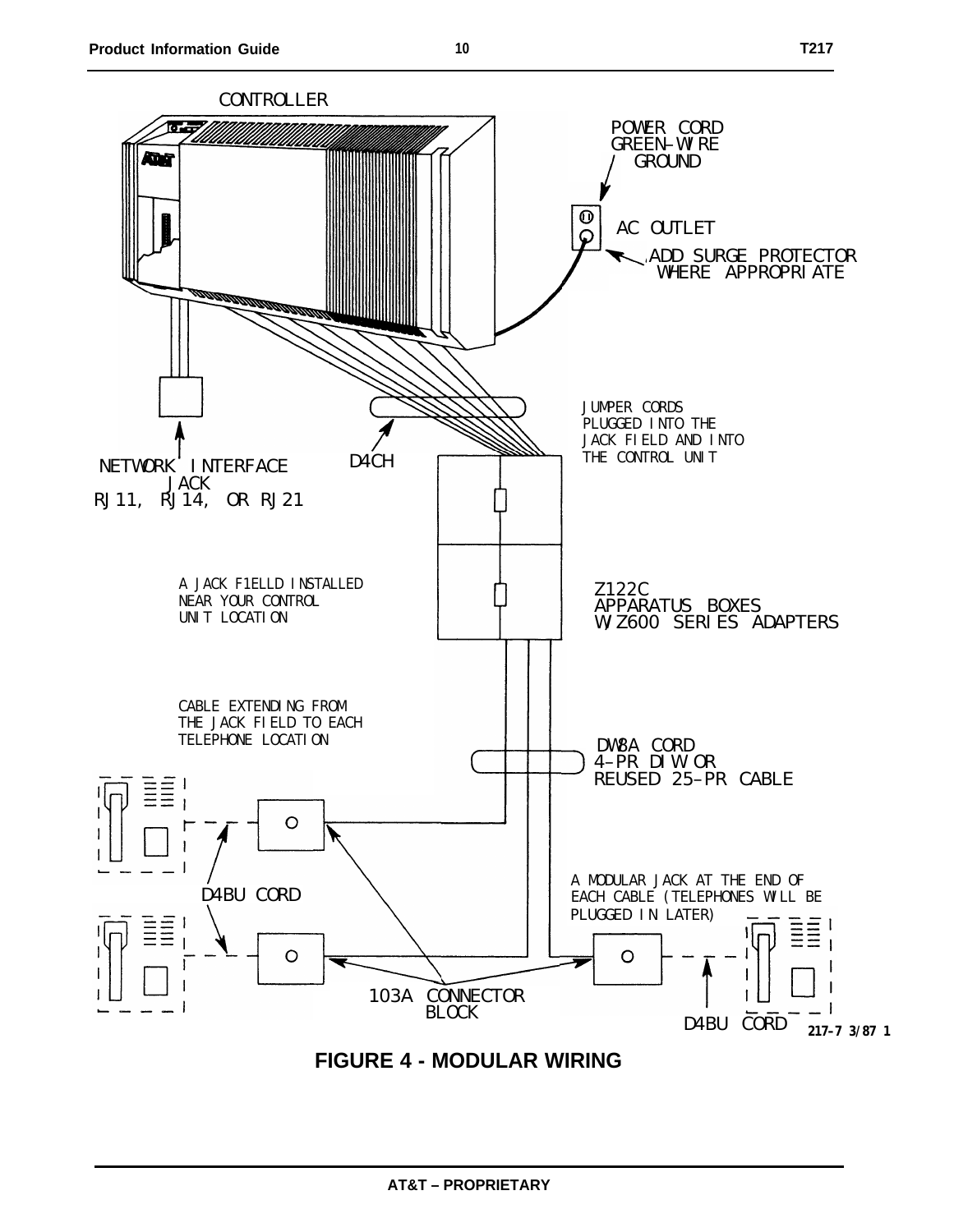#### <span id="page-15-0"></span>**MODULAR WIRING**

The method of connection depends on the building wiring termination. Use the following station and distribution wire:

- Tinsel Cord A 2-pair double-ended modular cord used primarily for sets.
- D-Station Wire A 22-gauge, two-pair distribution wire.
- H-Station Wire A 24-gauge, three-pair distribution wire.
- D-Inside Wire DIW is a 24-gauge, multiple-paired cable.

When reusing existing building wiring, adapters can be used but will require a Z122C apparatus box.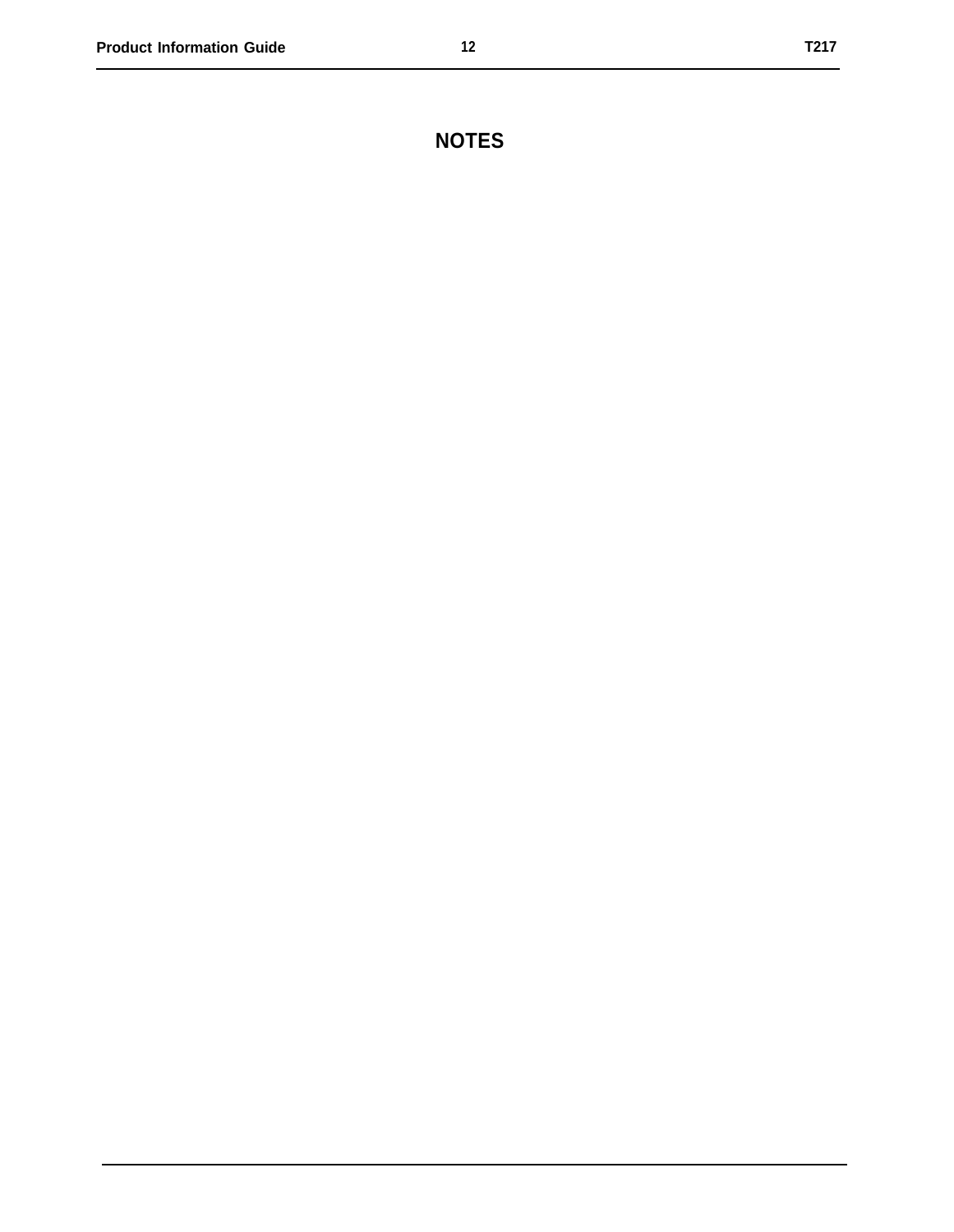<span id="page-17-0"></span>

| <b>ITEM</b>         | <b>DESCRIPTION</b>          | <b>COMCODE</b> |
|---------------------|-----------------------------|----------------|
|                     |                             |                |
| 103A-50             | <b>Connecting Block</b>     | 103104220      |
| 258A                | 25-pair to Mod. Adapter     | 102605136      |
| D <sub>2</sub> R-29 | Mounting Cord 7 foot        | 103732541      |
| D <sub>2</sub> R-29 | Mounting Cord 14 foot       | 103732566      |
| D <sub>2</sub> R-29 | Mounting Cord 25 foot       | 103732582      |
| D4BU-29             | Mounting Cord 7 foot        | 102479904      |
| D4BU-29             | Mounting Cord 14 foot       | 102479896      |
| D4BU-29             | Mounting Cord 25 foot       | 102479888      |
| D4CE-50             | Set Extension Cord 50 foot  | 103951570      |
| DW8A-SE             | Distribution Cord 100 foot  | 103895694      |
| DW8A-SE             | Distribution Cord 200 feet  | 103736138      |
| D8W-87              | Mounting Cord 2.5 feet      | 104160148      |
| <b>DIW</b>          | Inside Wire Spool 1000 feet | 403101140      |
| D-Station           | 2-Pair wire Ivory 600 feet  | 401836580      |
| <b>H-Station</b>    | 3-Pair wire Gray 600 feet   | 401836598      |
|                     |                             |                |
|                     |                             |                |
| Z122C               | Apparatus Box               | 103980843      |
| Z600A               | Mod to Mod Adapter          | 103946646      |
| Z601A               | Mod to Cut-down Adapter     | 103946653      |
| Z602A               | Mod to 25-pair Adapter      | 103946661      |
| Z610A               | Cut-down to Mod Adapter     | 103950556      |
|                     |                             |                |

# **FIGURE 5 - SBDS WIRING MATERIALS**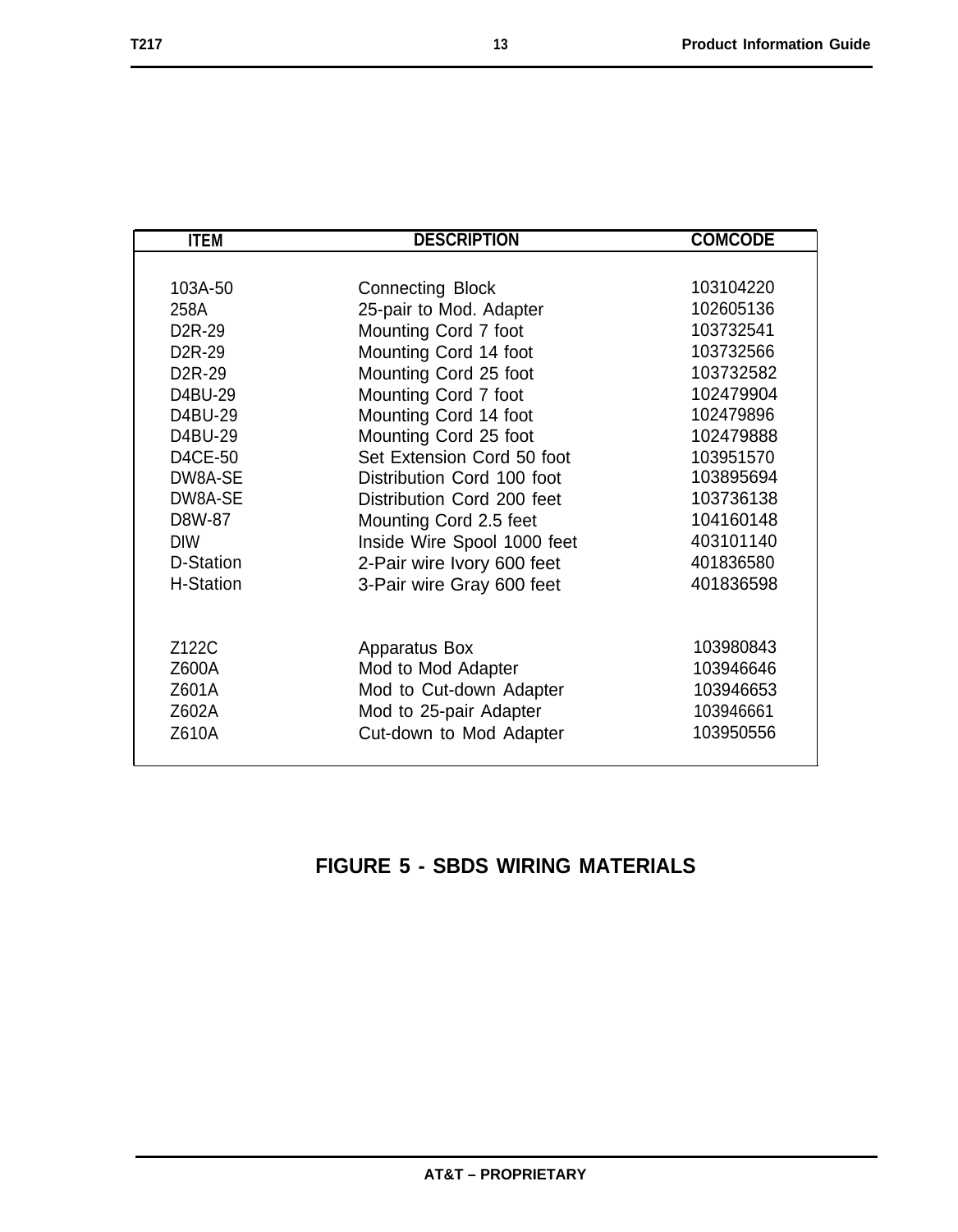<span id="page-18-0"></span>

# **FIGURE 6 - PAGING SYSTEM WIRING**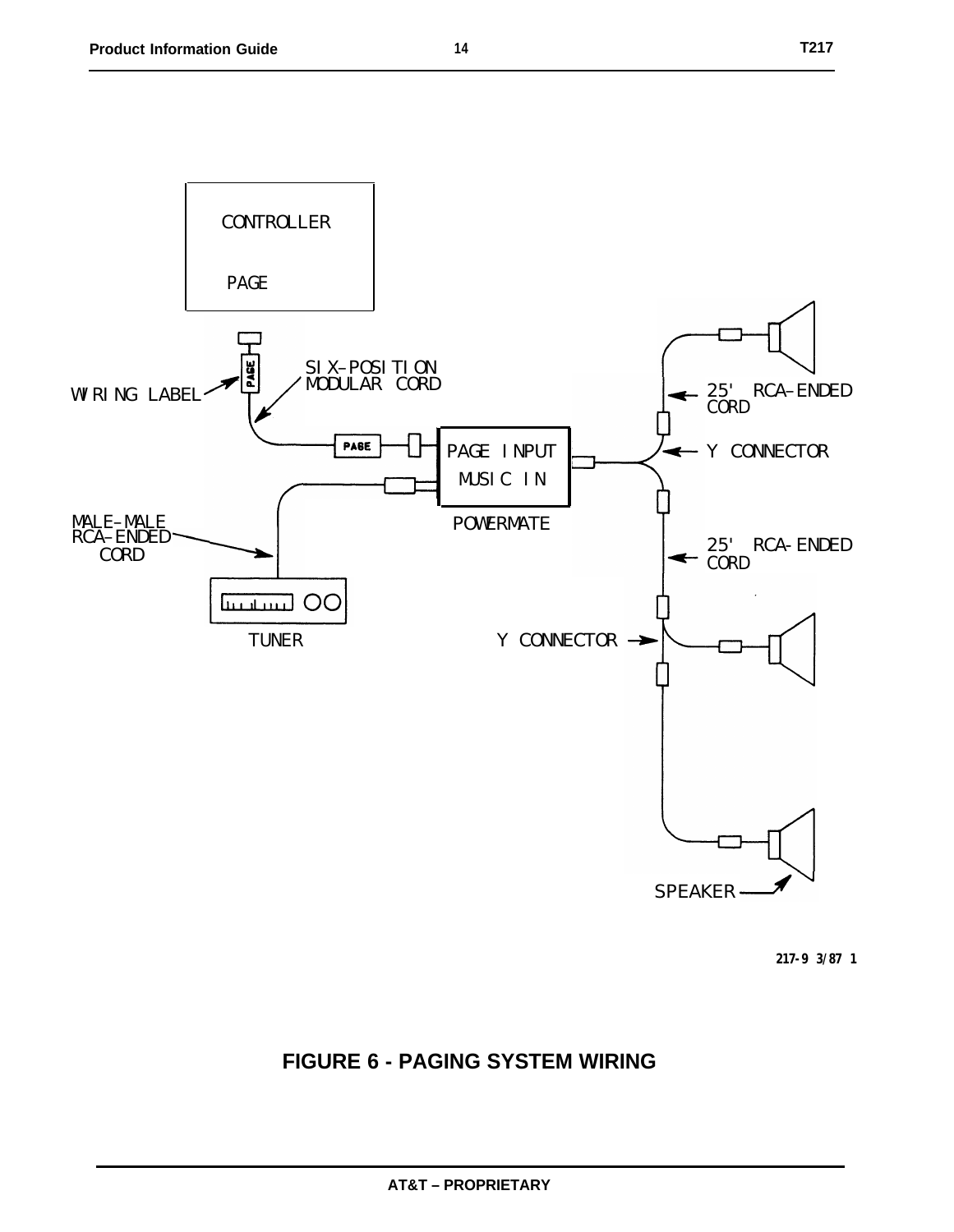# <span id="page-19-0"></span>**EXTERNAL PAGING EQUIPMENT**

The PagePac 1 (for systems with optional public address system) is a loudspeaker paging system with 1-way transmission. **Answerback paging is not supported by the** SPIRIT **CS.** Typical hardware provided with the system is a PowerMate amplifier, speakers and wiring. The amplifier connects to the control unit via a 4-conductor, 6-position modular cord. We recommend a direct connection from the control unit whenever possible. The speakers connect through 2-conductor, RCA-jack ended cords. The PowerMate is supplied with six 24-foot cords, "Y" adapters and three speakers.

### <span id="page-19-1"></span>**AUXILIARY LINES**

There are two LINE AUX jacks on the 308 controller, and one on the 616 expansion unit. The jacks bridge the CO lines at the control unit, and are the connection to an outside line during a power failure. A standard (tip/ring) 2500 set or equivalent must be used for power-failure telephones. In the event of a commercial power failure, programmed system information will be retained in memory indefinitely.

The jacks are also useful as dedicated lines for answering machines, facsimile machines, and modems. If an answering machine is cabled to LINE AUX jack 1 on the 308 and is inuse (off-hook), the incoming line 1 button appearance cannot be accessed at the station set. LINE AUX jack 2 on the 308 control unit bridges line 2, and the LINE AUX jack on the 616 expansion unit bridges incoming line 4.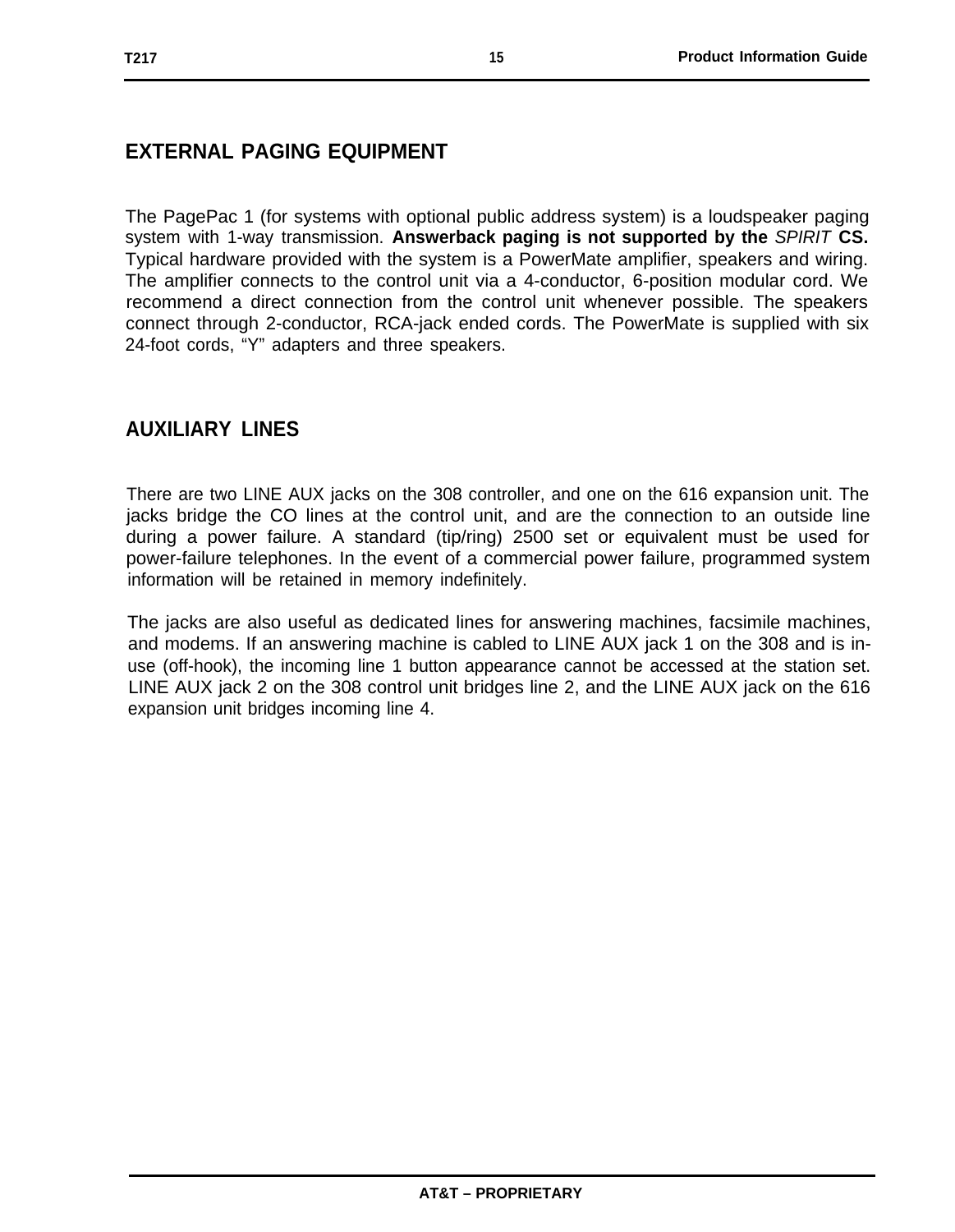<span id="page-20-0"></span>

**217-5 3/87 1**

# **FIGURE 7 - EXTERNAL ALERT INTERFACE**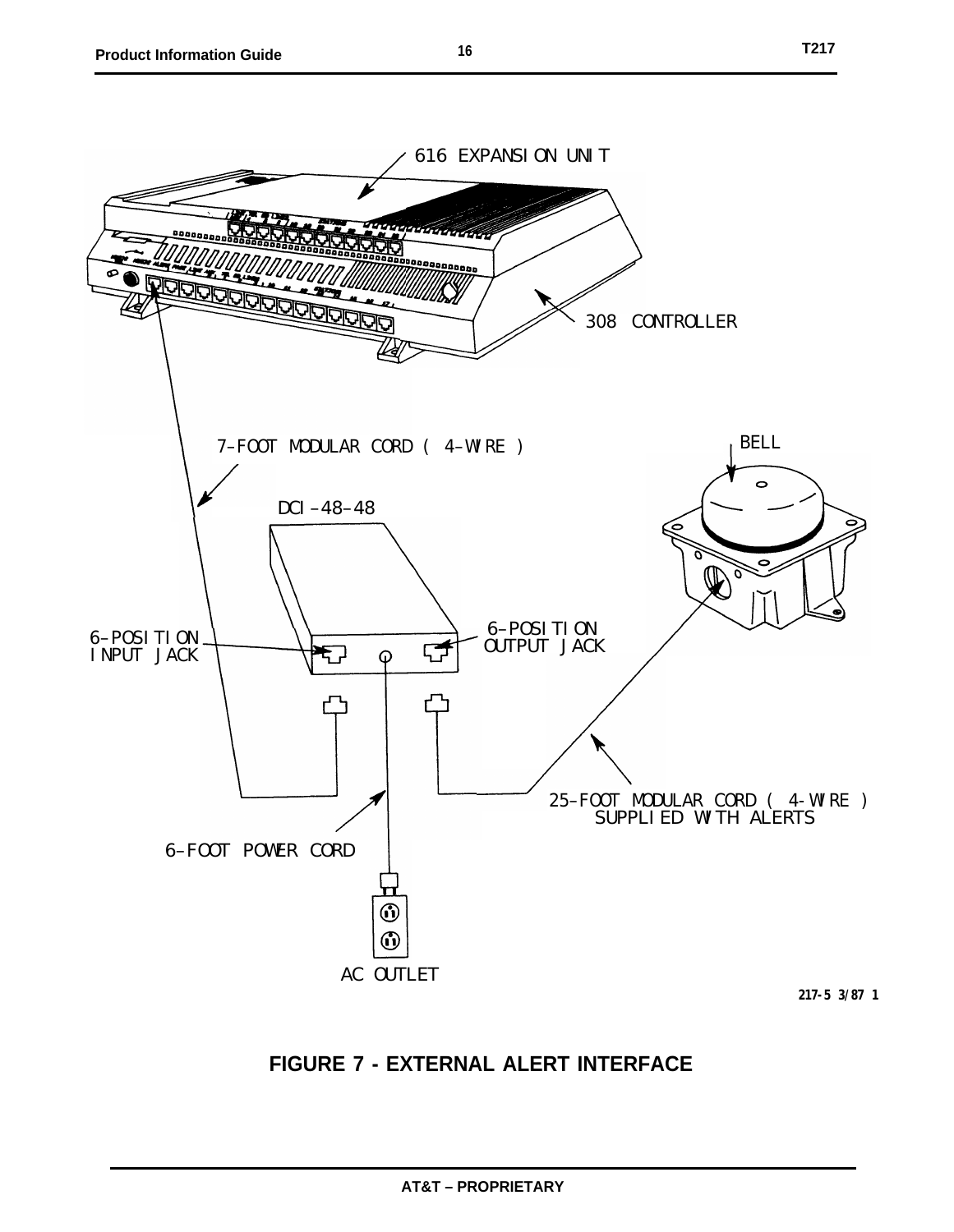# <span id="page-21-0"></span>**EXTERNAL ALERT**

The Wheelock DCI-48-48 is an interface unit for powering 48 V DC telephone bells, chimes, horns, strobes, and other external alerts for electronic key systems. The 6-position modular INPUT connects to the control unit ALERT jack while the 6-position OUTPUT connects to the alert device.

The DCI-48-48 should be wall-mounted within seven feet of the control unit and within six feet of the AC outlet. This unit should use the same AC duplex outlet as the control unit, to ensure that the ground wire is common to both units.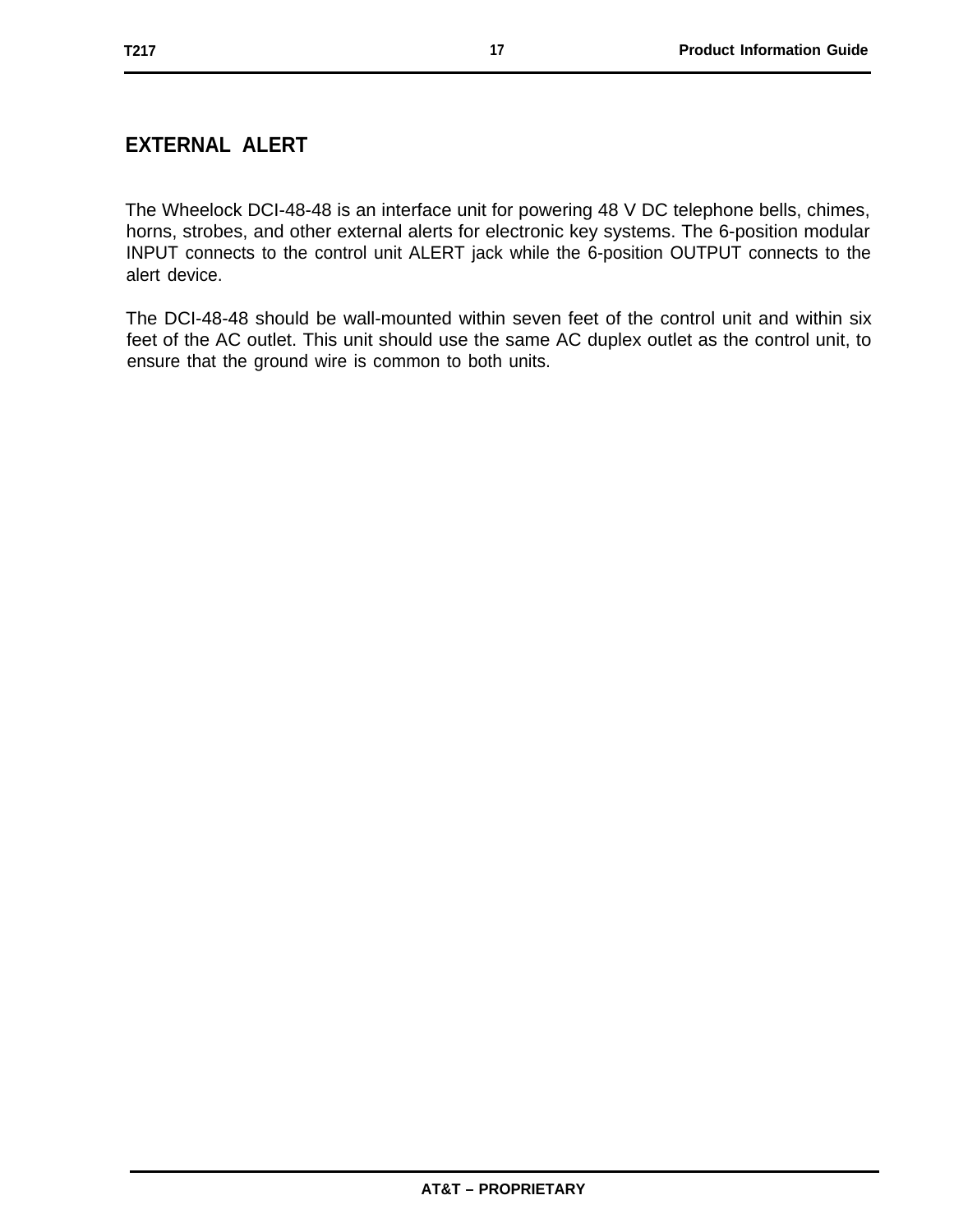<span id="page-22-0"></span>

# **FIGURE 8 - 24-BUTTON MULTIFUNCTION STATION SET**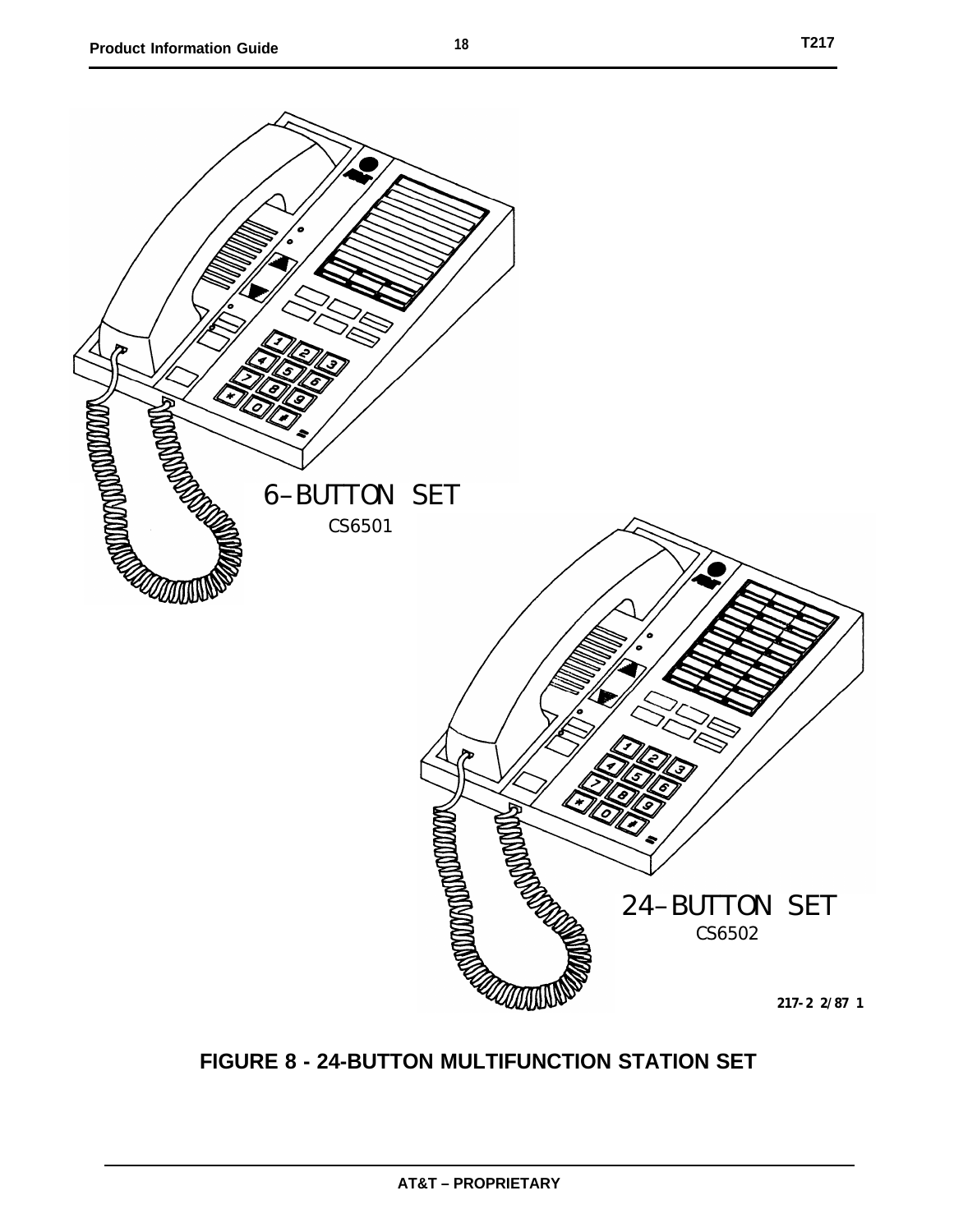# <span id="page-23-0"></span>**MULTIFUNCTION STATION SETS**

The first six buttons on the 6-button and the 24-button sets correspond to the control unit TELCO LINE jacks.

Buttons labeled 10 through 25 correspond to the sixteen control unit STATION jacks. These buttons are used for autodialing the 2-digit extension numbers on the 24-button set. The numbers 7, 8, and 9 are omitted, since they have no meaning in the system.

Buttons 26 and 27 of the 24-button set are user-programmable buttons for Loudspeaker Paging, Paging to all extensions, or for Manual Signaling others in the system. These two buttons cannot be used for speedcalling.

Station set volume control adjustments affect three modes:

- 1. Speakerphone can be changed when the speaker is ON.
- 2. Ringer can be changed when the set is ringing, or when the set is on-hook and the speaker is OFF.
- 3. Receiver (handset) can be changed when the set is off-hook and the speaker is OFF. (The K2N2 handsets are clearly marked and are usable ONLY on the SPIRIT station sets).

The system software remembers the last volume level set for each mode.

Refer to the SPIRIT User Manual, Pages 2 and 3, for a complete description of the control keys and LEDs on the station sets.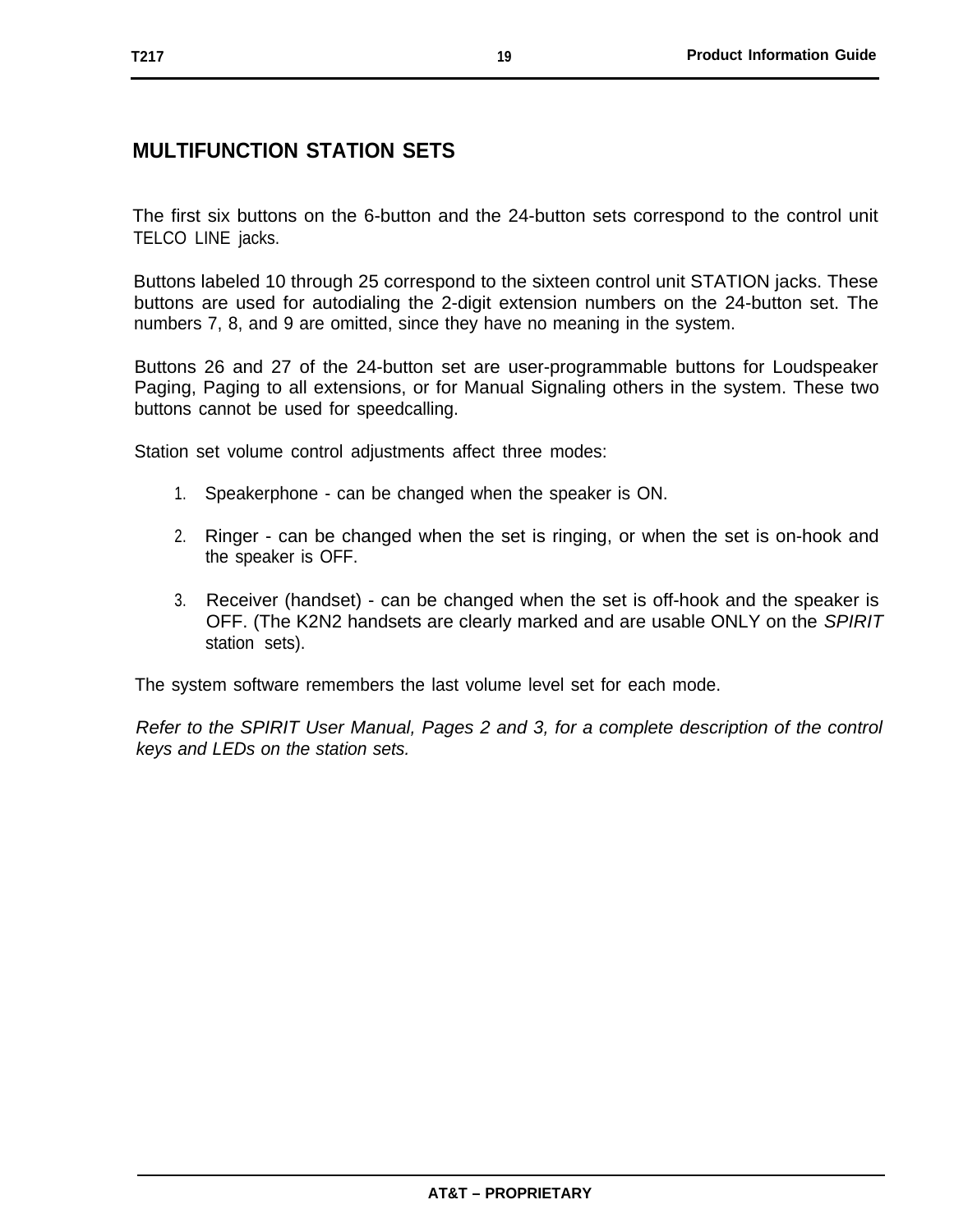#### <span id="page-24-0"></span>**INITIAL SYSTEM TEST**

Power is applied to the control unit through a line cord plugged into a standard 110 V AC outlet. A lighted green LED, visible in the upper left corner of the control unit, serves as the **POWER ON** indicator. The control unit software checks all its common hardware immediately after the powerup. At this point, test the CO lines and stations at the controller.

#### <span id="page-24-1"></span>**FEATURE TONES AND RINGING**

Refer to User's Manual, Page 4, for information on distinctive ringing and the meaning of various LED patterns.

Seven distinctive **tones** interact with system features:

- 1. Intercom dial
- 2. Central office dial
- 3. Splash
- 4. Busy
- 5. Intercept or error
- 6. Confirmation
- 7. Manual signaling

Distinctive **ringing** allows you to identify:

- 1. One ring as an inside or intercom call.
- 2. Two rings as a call from outside the system.
- 3. One short and one long ring as call transfer.
- 4. Three rings as line reserve or returned transfer.
- 5. One short, low volumn ring as incoming call when station is busy.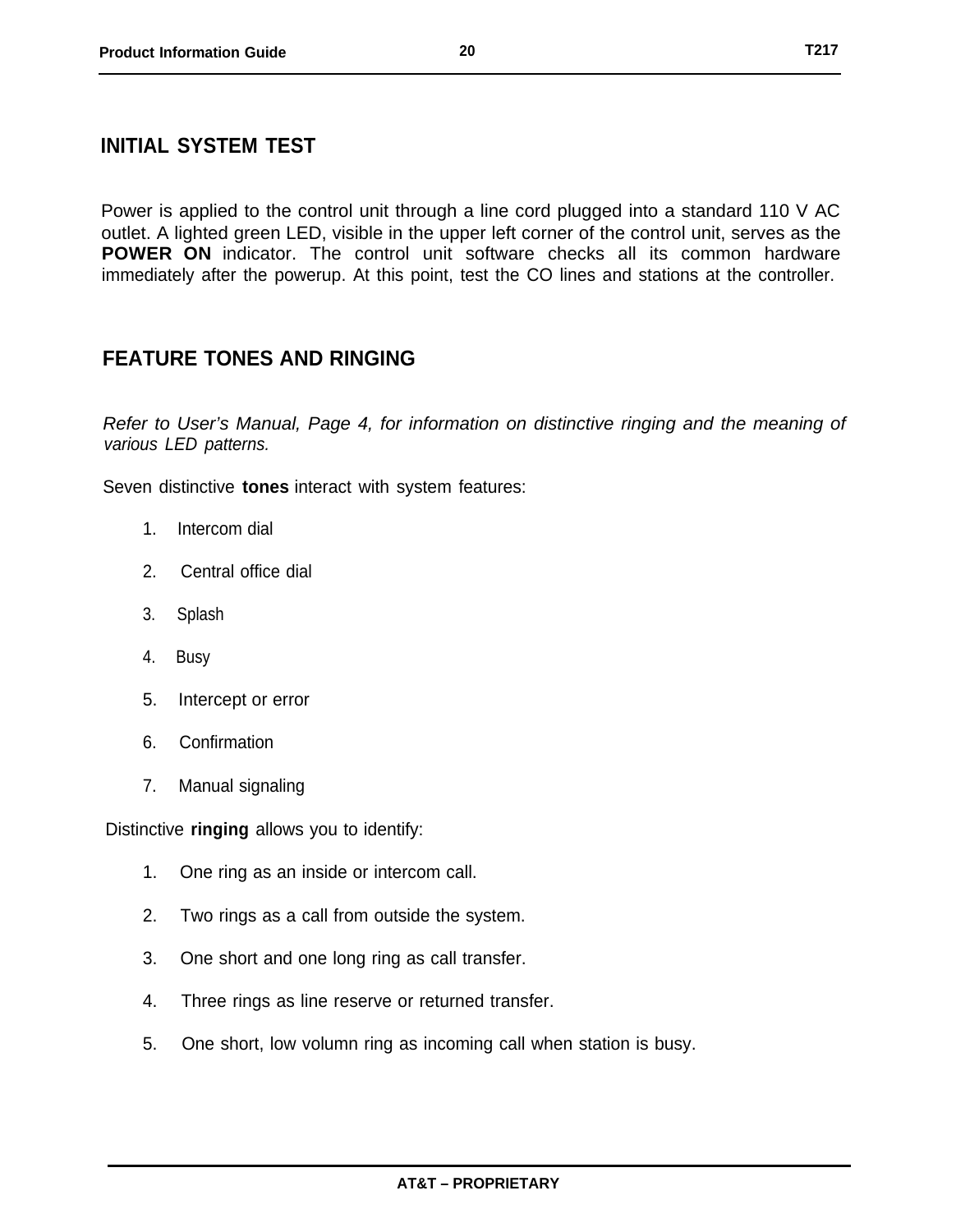#### <span id="page-25-0"></span>**SPEEDCALLlNG**

All speedcall numbers are assigned a 2-digit dial access code. There are two kinds of speedcall numbers:

- 1. **Personal** numbers are assigned by individual station users, and are accessed with digits 10 through 25. Each user may store 16 speedcall numbers.
- 2. **System** numbers are stored in the system memory and are accessed by all users. A maximum of 70 system numbers can be assigned; 50 unrestricted and 20 restricted.

Refer to the System Administration Manual, Pages 24 and 25, for storing and erasing speedcall numbers.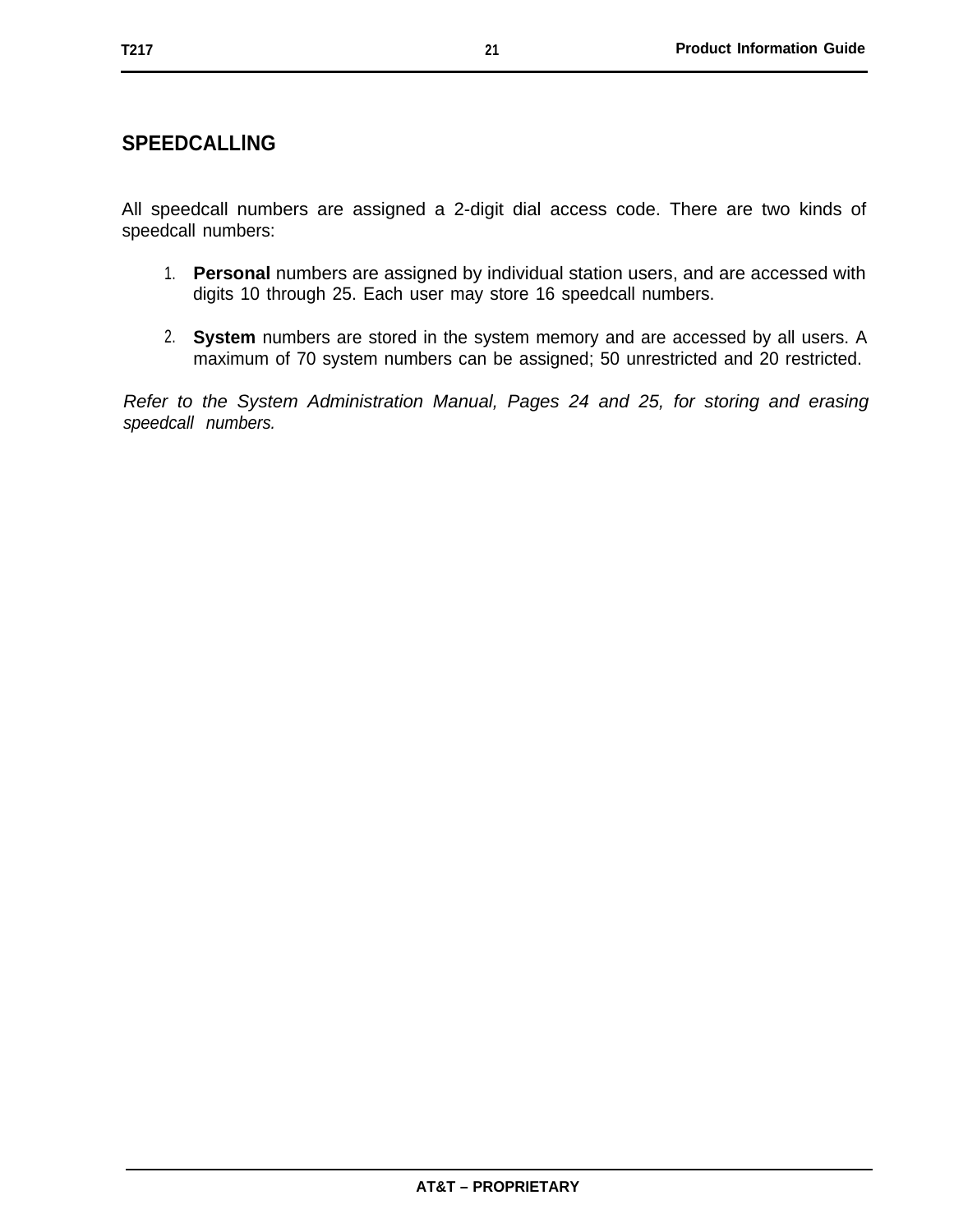<span id="page-26-0"></span>

**217-4 3/2 1**

#### **FIGURE 9 - SYSTEM ADMINISTRATION OVERLAY MODEL 308/616**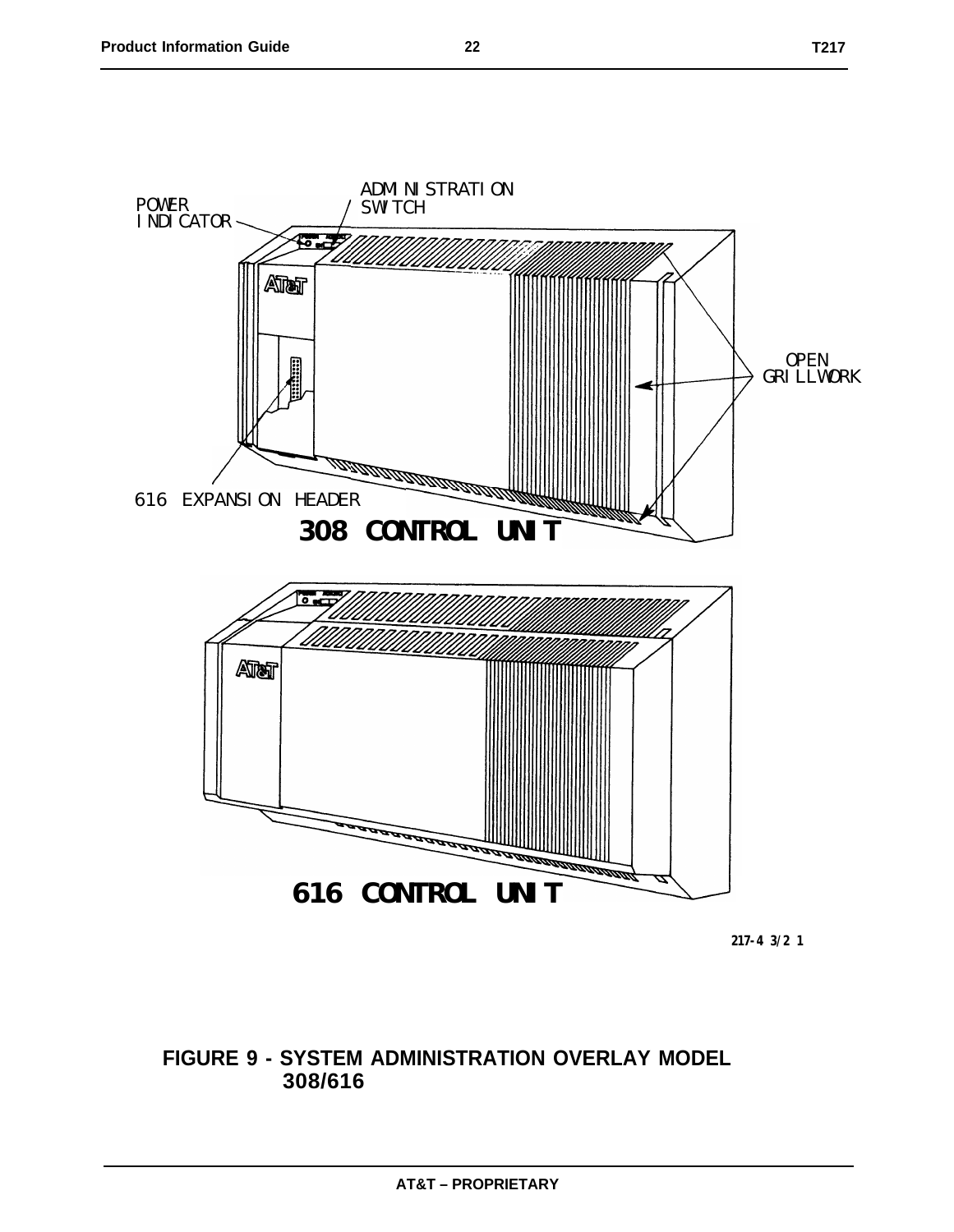# <span id="page-27-0"></span>SPIRIT **FEATURE ADMINISTRATION**

The system will function with the assigned default values when power is applied Changes may be administered to system features affecting each CO line appearance or each station set. If choices for programmable features are administered, each feature should be tested to assure proper operation.

SPIRIT CS administration may be carried out from either a 6-button or a 24-button set. Three important steps are required for entering the administration mode:

- 1. The control unit ADMIN switch must be ON.
- 2. The administration overlay must be in place on station 10.
- 3. The set must be plugged into control unit jack 10 **(call processing is interrupted only at station 10).**

Take time now to read Pages 4 through 17 of the Administration Manual. **Pay special attention to the flowchart on Page 9;** it is an excellent 1-page reference when you are administering a system. You will practice administration when you attend the class.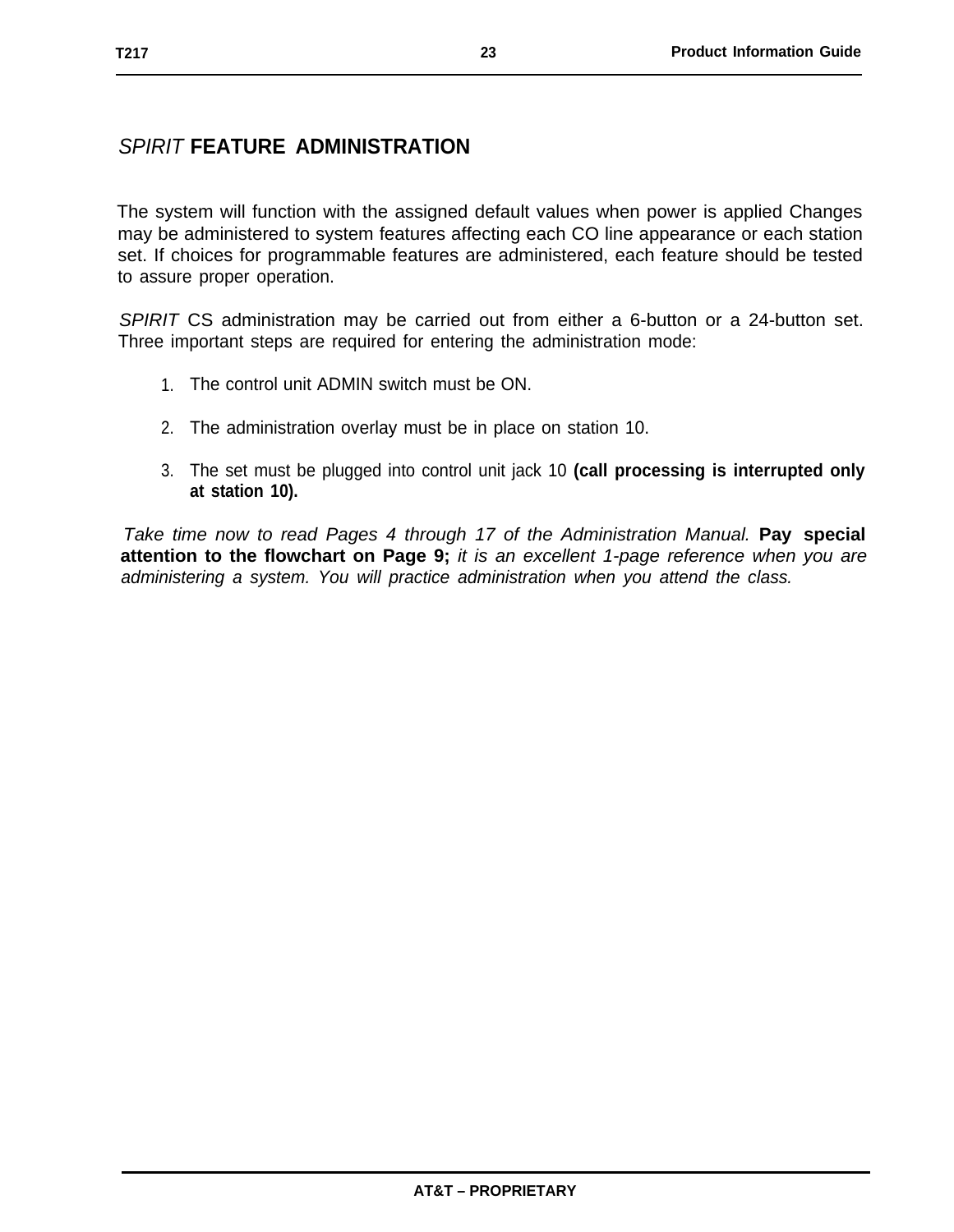<span id="page-28-0"></span>

| <b>COMMON</b><br><b>DESCRIPTION</b> | <b>MANUFACTURER'S</b><br><b>DESCRIPTION</b> | <b>COMCODE</b> | <b>PEC CODE</b> |
|-------------------------------------|---------------------------------------------|----------------|-----------------|
| 308 CONTROLLER                      | CNTRL-CS308A1                               | 103985396      | 6030-308        |
| 616 EXPANSION UNIT                  | CNTRL-CS616A1                               | 103985404      | 60301           |
| <b>6-BUTTON SET</b>                 | SET TEL-CS6501C01A-215                      | 104372339      | 3130-006        |
| 24-BUTTON SET                       | SET TEL-CS6502C01A-215                      | 104372347      | 3130-024        |
| <b>HANDSET</b>                      | K2N2-215 HANDSET                            | 103985701      |                 |
| 6' HANDCORD                         | H4DU-215                                    | 104211305      |                 |
| 12' HANDCORD                        | <b>H4DU-215</b>                             | 104211339      |                 |
| <b>WHEELOCK DCI-48-48</b>           | EXTERNAL ALERT INTFC                        | 405291568      | 60314           |

# **FIGURE 10 - HARDWARE REPLACEMENT INFORMATION**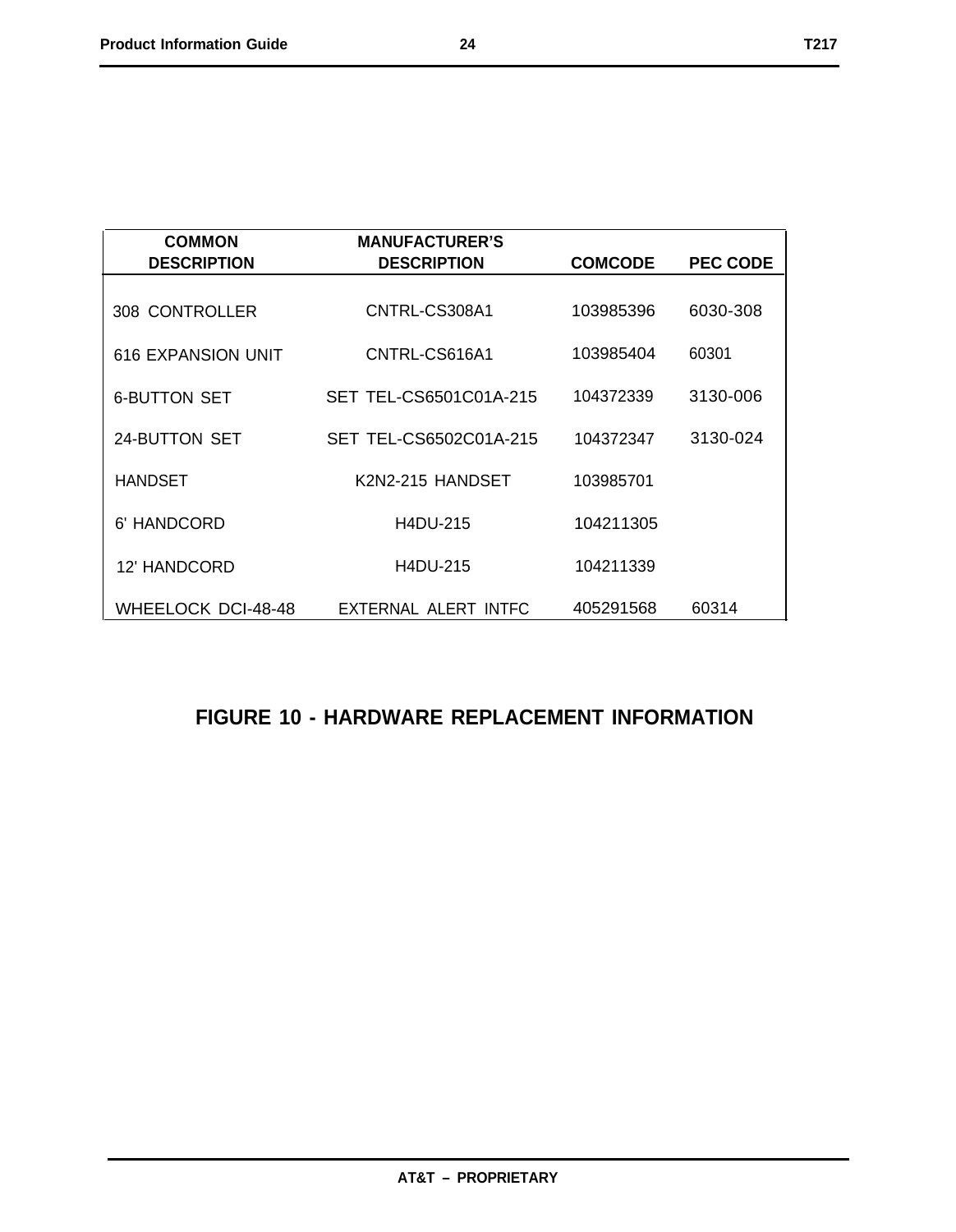#### <span id="page-29-0"></span>**SYSTEM MAINTENANCE**

Read Pages 17 and 18 of the Customer Installation Instructions. You will have a hands-on exercise to try these tests when you attend class.

**CAUTION:** Initiating system self-test interrupts call-processing.

Control unit self-tests are made at connector location 10 from the ADMIN mode.

Software changes/corrections cannot be made in the field: all software-related problems are cleared by hardware replacement.

The programmable memory in the SPIRIT system is NOT replaceable. Therefore, replacement of the control unit requires readministration of the system. A copy of the customer **SYSTEM PLANNER** form (from the Administration Manual) **MUST** be retained at the control unit.